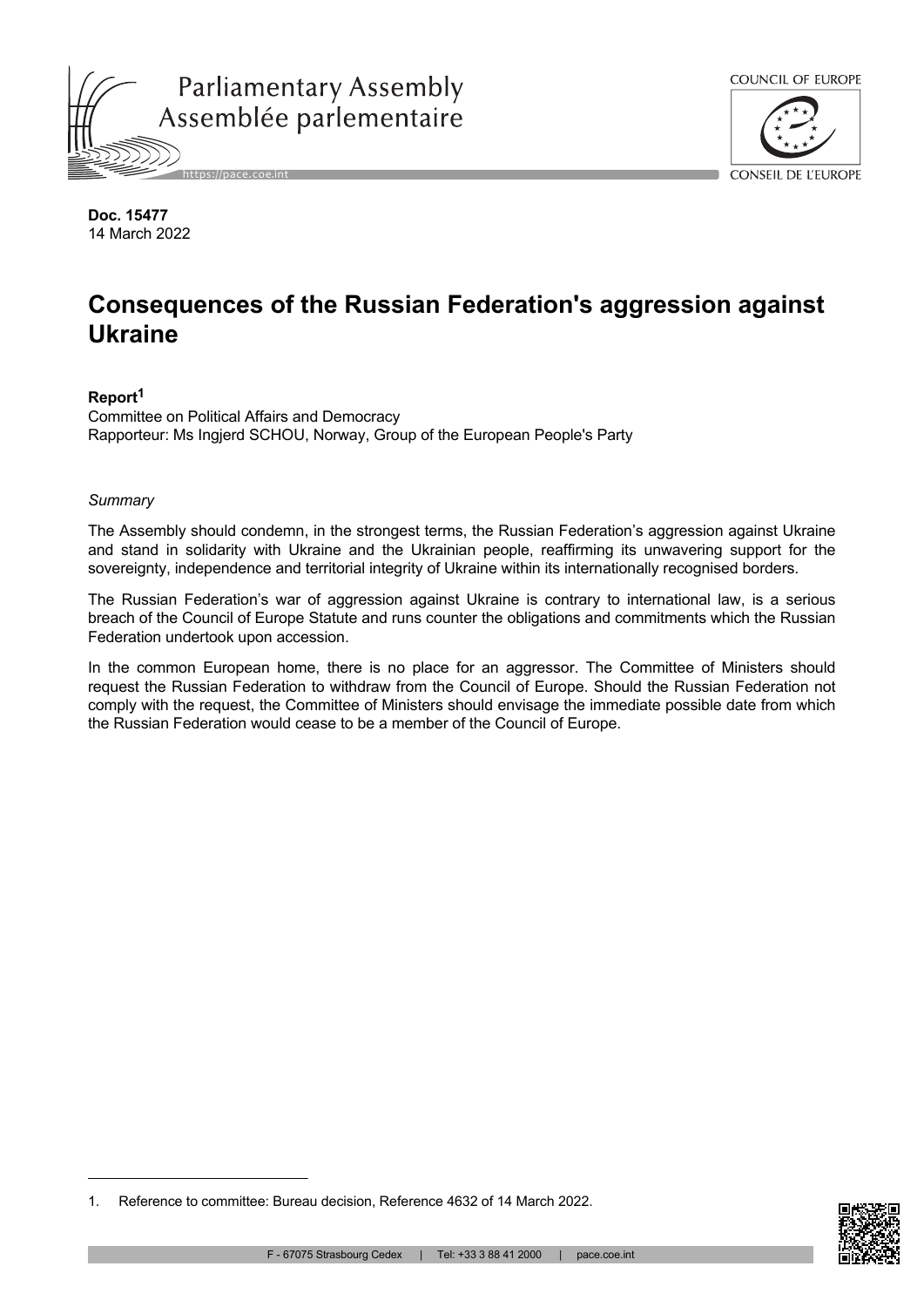#### **Contents**

# Appendix - List of Assembly texts on the Russian Federation since its accession to the Council of Europe

Page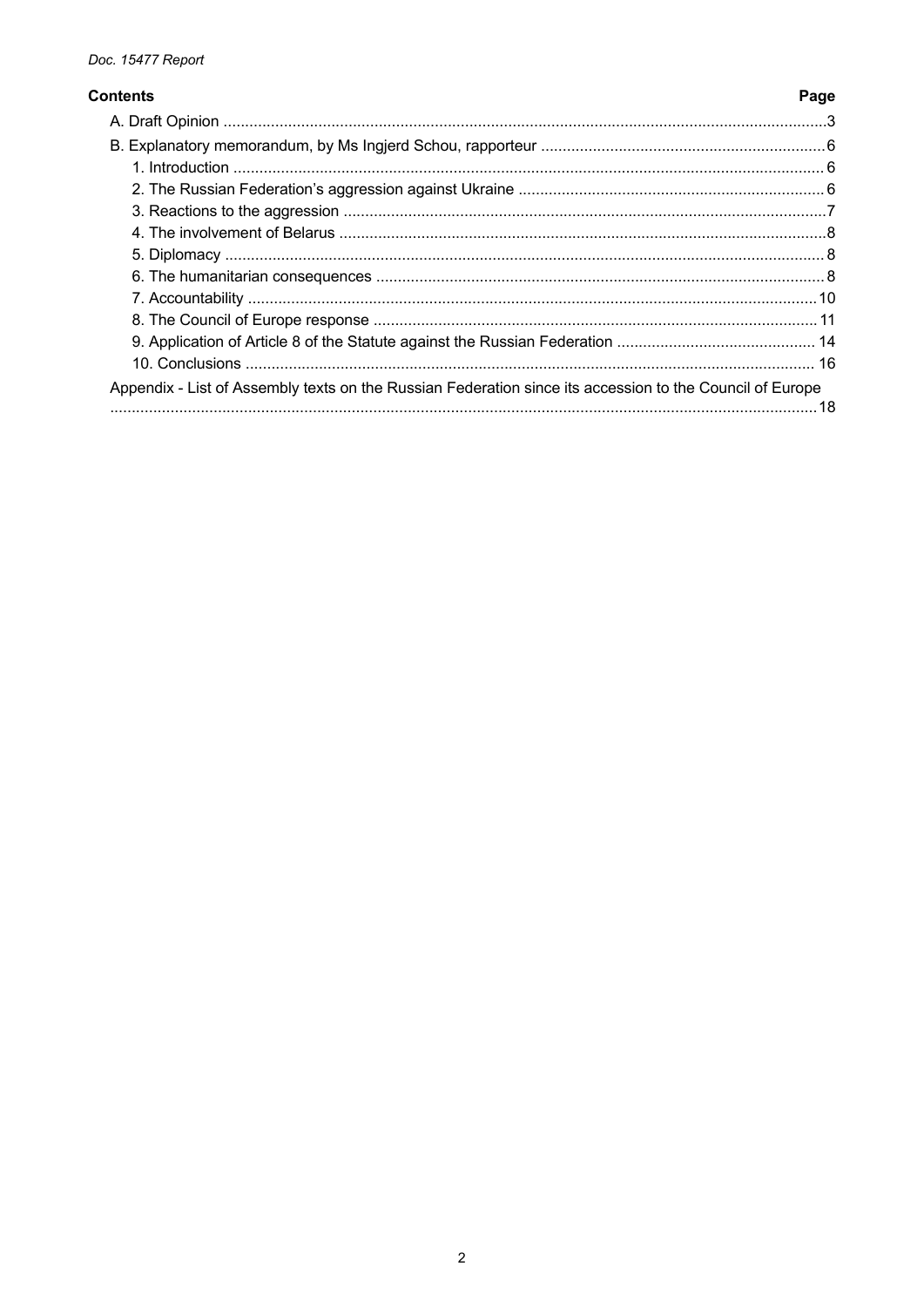# <span id="page-2-0"></span>**A. Draft Opinion**

1. Since 24 February 2022, the Russian Federation has been waging war on Ukraine, provoking thousands of civilian casualties, displacing millions of people and devastating the country, in a continuation of the war of aggression which started already in February 2014. In launching this further military aggression, the Russian Federation has chosen recourse to force over dialogue and diplomacy to achieve its foreign policy objectives, in violation of the legal and moral norms that govern the peaceful coexistence of States. This conduct shows disregard for the very essence of the Council of Europe as enshrined in its Statute (ETS No. 1), which is the conviction that the pursuit of peace based upon justice and international co-operation is vital for the preservation of human society and civilisation.

2. The Parliamentary Assembly condemns, in the strongest terms, the Russian Federation's aggression against Ukraine and stands in solidarity with Ukraine and the Ukrainian people, reaffirming its unwavering support for the sovereignty, independence and territorial integrity of Ukraine within its internationally recognised borders.

3. The Assembly considers that the Russian Federation's armed attack on Ukraine is in breach of the Charter of the United Nations and qualifies as "aggression" under the terms of Resolution 3314 (XXIX) of the United Nations General Assembly adopted in 1974. It is a violation of the Helsinki Final Act and the Charter of Paris for a New Europe.

4. It is also a serious breach of Article 3 of the Statute of the Council of Europe and a violation of the obligations and commitments that the Russian Federation accepted upon becoming a member of the Organisation, including the commitments to settle international and internal disputes by peaceful means, rejecting resolutely any threats of force against its neighbours, and to denounce the concept of treating neighbouring States as a zone of special influence called the "near abroad".

5. The Assembly deplores that, despite the many appeals to cease the hostilities and to comply with international law, the Russian leadership has persisted in its aggression, escalating the violence in Ukraine and making threats should other States interfere. Through its attitude and actions, the leadership of the Russian Federation poses an open menace to security in Europe, following a path which also includes the act of military aggression against Georgia and subsequent occupations of its two regions in 2008, the illegal annexation of Crimea, and its role in eastern Ukraine, which culminated in the illegal recognition of the selfproclaimed republics of Donetsk and Luhansk as "independent States".

6. The Assembly is deeply disturbed by evidence of serious violations of human rights and international humanitarian law by the Russian Federation, including attacks against civilian targets, indiscriminate use of artillery, missiles, and bombing – including cluster bombs –, attacks on humanitarian corridors intended to allow civilians to escape from besieged towns and cities and hostage taking. It notes with shock the reckless attacks by Russian armed forces on nuclear facilities in Ukraine.

7. The Assembly supports all efforts aimed at ensuring accountability, including the decision by the Prosecutor of the International Criminal Court (ICC) to investigate the situation in Ukraine and the establishment of a special investigation commission by the United Nations Human Rights Council. It also welcomes other efforts to document possible crimes under international law committed in Ukraine, including through the publication of commercial satellite imagery, the analysis of this imagery and other forms of opensource intelligence by private actors. Similarly, it takes note of the application filed by Ukraine before the International Court of Justice (ICJ) instituting proceedings against the Russian Federation concerning a dispute relating to the interpretation, application and fulfilment of the United Nations Genocide Convention.

8. The Assembly regrets that the Russian Federation has failed to implement numerous decisions of the European Court of Human Rights, including its interim measures, asking the Russian Federation to refrain from military attacks against civilians and civilian objects, including residential premises, emergency vehicles and other specially protected civilian objects such as schools and hospitals, and to immediately ensure the safety of the medical establishments, personnel and emergency vehicles within the territory under attack or siege by Russian troops.

The Assembly is deeply concerned at the situation of Ukrainians who have been forced to flee their country for fear of their lives, in the biggest refugee exodus seen in Europe since the Second World War. The Assembly applauds the generosity and solidarity shown by neighbouring countries, who continue to take in hundreds of thousands of refugees, most of them women and children: Poland has so far welcomed 1 700 000 refugees, Hungary 250 000, the Republic of Moldova 110 000, Romania 85 000, and the Slovak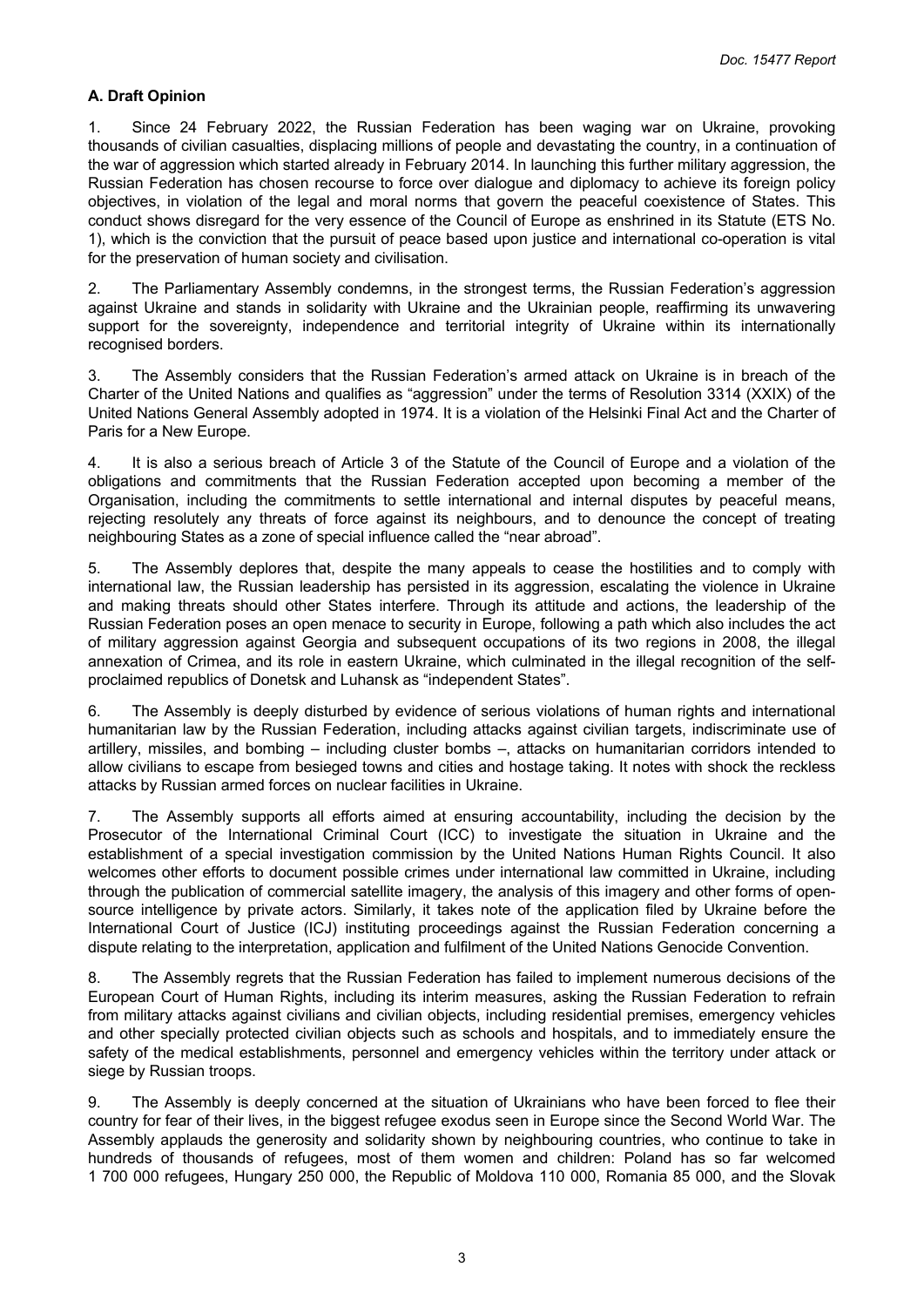Republic 200 000. In this context, the Assembly welcomes the decision by the European Union to implement the temporary protection directive while calling for further support in response to this unprecedented humanitarian crisis, including through resettlement programmes.

10. The Assembly notes that the unfolding Russian aggression on Ukraine has been very widely condemned by the international community, in particular by States and international organisations. A strong critical stance has also been taken by other actors, from international sports administration bodies to private companies to prominent cultural figures and sports personalities.

11. In the Russian Federation, however, anti-war protests are stifled. The Assembly condemns the actions taken by the Russian authorities to further curtail freedom of expression and freedom of assembly, through the closure of almost all remaining independent news organisations, the intensifying crackdown on civil society, the harsh repression of peaceful protests, and severe restrictions on access to social media. It deplores the fact that, as a result, the Russian population is deprived of information from independent sources, instead being exposed only to State-controlled media that amplify a distorted narrative of the war.

12. These tragic events confirm the relevance and continuous necessity of the Council of Europe as a value-based intergovernmental organisation working to promote democracy, human rights and the rule of law. Through its numerous bodies and institutions, and in the respect of its remit and mission, the Council of Europe should be on the frontline in providing assistance and expertise to support Ukraine and Ukrainians.

13. In light of the above, the Assembly calls on the Russian Federation to:

13.1. cease hostilities against Ukraine and immediately, completely and unconditionally withdraw its military forces from the territory of Ukraine within its internationally recognised borders;

13.2. comply strictly with its obligations under human rights and international humanitarian law;

13.3. refrain, in all circumstances, from attacks against civilians and ensure the opening of and respect for humanitarian corridors to allow the evacuation of civilians to safe regions within Ukraine or safe countries outside Ukraine;

13.4. comply with the interim measures indicated by the European Court of Human Rights;

13.5. not to hinder the prompt delivery of humanitarian assistance to the Ukrainian population, or the effective access of humanitarian agencies to Ukraine and within Ukraine;

13.6. co-operate with the investigations and proceedings that have been set up by the International Criminal Court, the International Court of Justice and the special commission to be constituted by the Human Rights Council;

13.7. ensure the safety and security of Ukraine's nuclear facilities, including by refraining from making them the target of any military activity, and co-operate fully with the International Atomic Energy Agency;

13.8. immediately release and reinstate the mayor of Melitupol, Ivan Fyodorov;

13.9. ensure full respect for freedom of expression and association, media freedoms and access to the internet, in accordance with international legal obligations.

14. The Assembly calls on Council of Europe member States to:

14.1. further increase humanitarian assistance to Ukraine and to ensure the safe and effective functioning of the humanitarian corridors;

14.2. step up support for Council of Europe States which have received large numbers of Ukrainian refugees;

14.3. contribute to the Ukraine Flash Appeal launched by the United Nations as well as by other organisations such as the International Red Cross;

14.4. establish schemes to facilitate access to their territories and grant protection status to persons fleeing the war in Ukraine including, when applicable, by applying the European Union's temporary protection directive;

14.5. avoid discrimination against refugees on any basis while taking into account the needs of vulnerable refugees fleeing Ukraine, including children, victims of gender-based violence or trauma, persons with disabilities and the elderly;

14.6. devise strategies and measures aimed at the integration refugees, in a long-term perspective;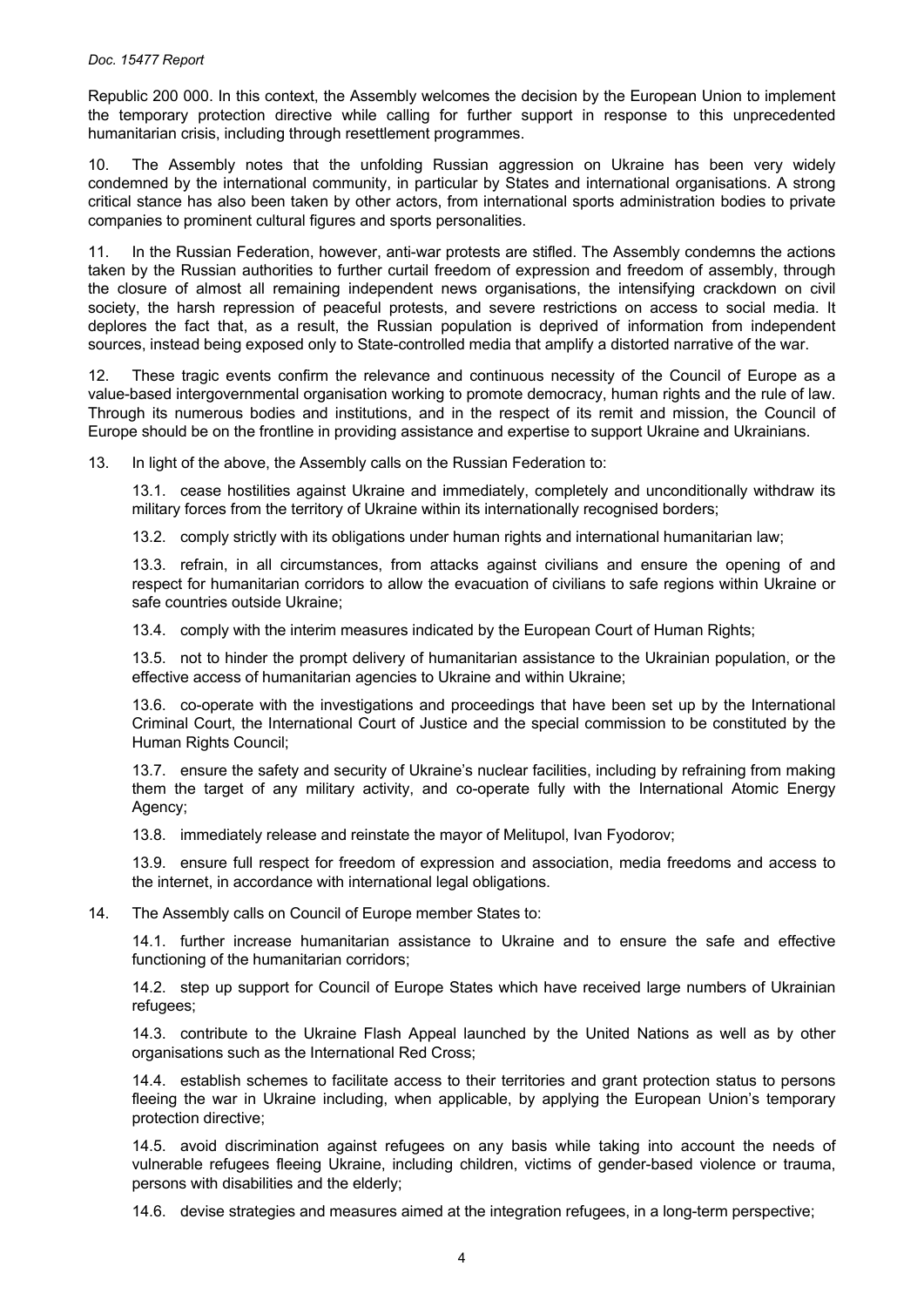14.7. develop and implement programmes to resettle from neighbouring countries persons who fled the war in Ukraine;

14.8. consider further strengthening the resources of the Council of Europe Development Bank, with a view to improving its capacity to address emergency needs through targeted grant support and to reinforce its long-term ability to finance social infrastructure investments in countries hosting large numbers of Ukrainian refugees;

14.9. step up voluntary contributions to ensure that the Council of Europe can offer a package of priority measures for Ukraine, to be implemented as soon as conditions allow;

14.10. show their continued trust in the Organisation by ensuring its financial sustainability, should the Russian Federation fail to meet its financial commitments to the Council of Europe or cease to be a member of the Organisation.

15. As regards the role of the Council of Europe, the Assembly:

15.1. invites the Commissioner for Human Rights to continue her efforts aimed at raising awareness about the situation of those fleeing Ukraine and those who remain in Ukraine, and to support initiatives aimed at documenting human rights violations and breaches of international humanitarian law in Ukraine, including through regular contact with her network of human rights defenders and civil society;

15.2. invites the Secretary General of the Council of Europe to ask her Special Representative on Migration and Refugees to give priority, in her activities, to the situation of refugees and displaced persons fleeing the war in Ukraine, also relying on the Network of Focal Points on Migration and in the framework of the Action Plan on Protecting Vulnerable Persons in the Context of Migration and Asylum in Europe (2021-2025).

16. In the event that the Russian Federation ceases to be a member of the Organisation, the Council of Europe should envisage initiatives to be able to continue to support and engage with human rights defenders, democratic forces, free media and independent civil society in the Russian Federation.

17. In light of the broader impact of the Russian Federation's aggression against Ukraine on European cooperation and security, the Assembly invites the Committee of Ministers to open an in-depth reflection on the means to strengthen the indispensable role of the Council of Europe in the European institutional architecture as the guardian of democracy, human rights and the rule of law and a forum for co-operation and dialogue between peaceful, independent democratic States. In this context, the Assembly reiterates its support for the organisation of a Fourth Summit of Heads of State and Government of Council of Europe member States, which would chart the way forward for the Organisation, to make it more effective and better equipped to promote democratic security and tackle the challenges ahead.

18. As regards its own work, the Assembly:

18.1. should continue to follow closely the consequences of the Russian Federation's aggression against Ukraine;

18.2. in view of the participation of Belarus in the Russian Federation's aggression against Ukraine, recommends that its Bureau suspend relations between the Assembly and the Belarusian authorities in all its activities.

19. As regards the request to provide an Opinion to the Committee of Ministers pursuant to Statutory Resolution (51) 30**,** the Assembly is convinced that the gravity of the actions committed by the Russian Federation and the profound breach of trust caused by them fully justify the further recourse to Article 8 of the Statute. Taking into account all of the above and that the Russian Federation committed grave violations of the Council of Europe Statute, incompatible with the status of a Council of Europe member State, does not bear its undertakings before the Council of Europe and does not comply with the commitments before it, the Assembly considers that the Russian Federation can therefore no longer be a member State of the Organisation.

20. The Assembly, therefore, is of the opinion that the Committee of Ministers should request the Russian Federation to withdraw from the Council of Europe. If the Russian Federation does not comply with the request, the Assembly suggests that the Committee of Ministers envisages the immediate possible date from which the Russian Federation would cease to be a member of the Council of Europe.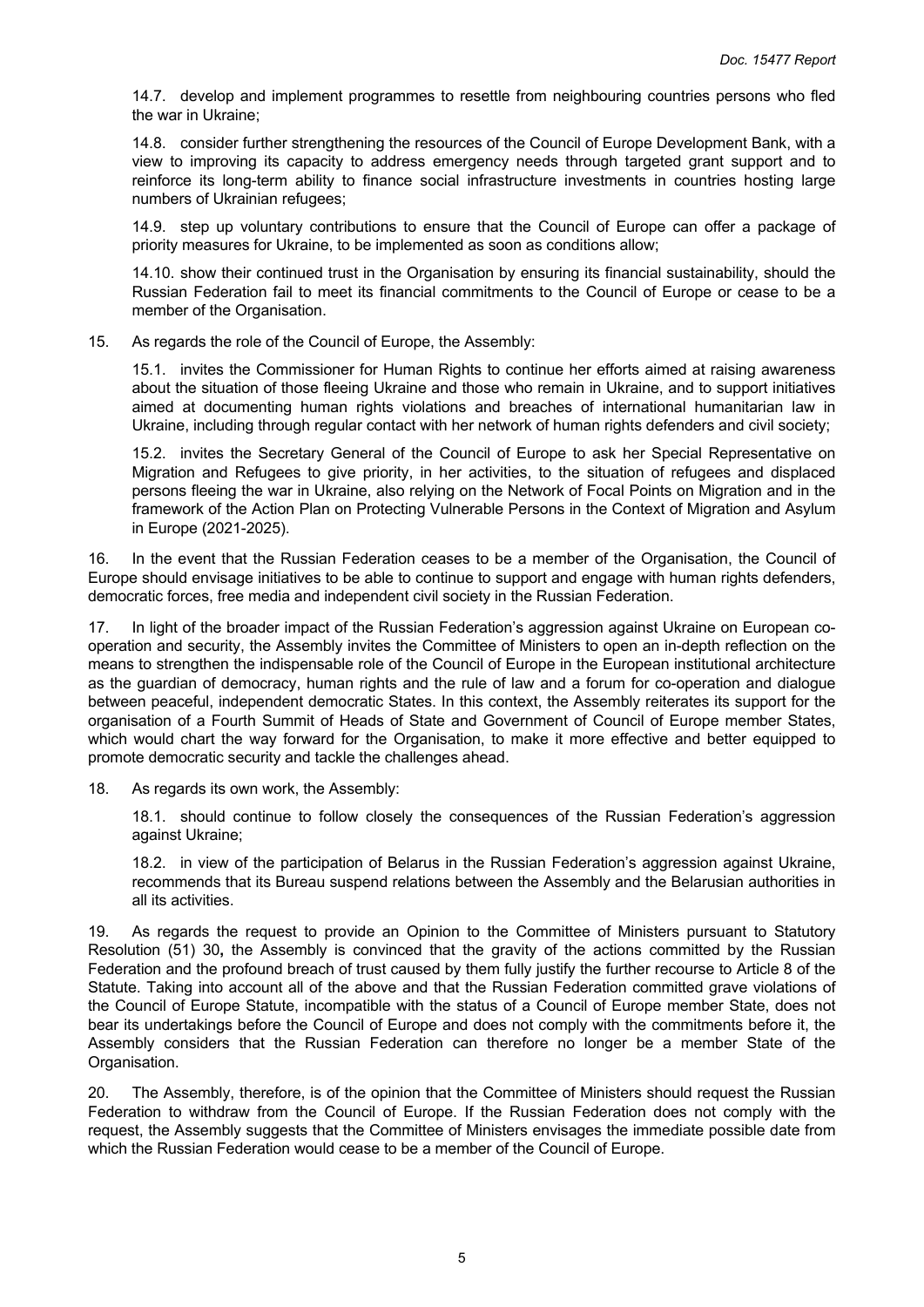# <span id="page-5-0"></span>**B. Explanatory memorandum, by Ms Ingjerd Schou, rapporteur**

# **1. Introduction**

1. Since 24 February 2022, the Russian Federation has been waging war against Ukraine, provoking thousands of civilian casualties, displacing millions of people and devastating the country. This act of aggression is launched by the leadership of the Russian Federation in pursuit of its foreign and security policy objectives, in violation of the Charter of the United Nations, the Council of Europe Statute (ETS No. 1) and the Russian Federation's obligations and commitments as a member of the Organisation.

2. The Parliamentary Assembly should stand by the Ukrainian people, upholding their right to live in an independent and sovereign State, the territorial integrity of which is respected. The Assembly should do everything in its power to obtain an immediate cessation of the hostilities and contribute to tackling the humanitarian crisis caused by the war.

3. Promptly reacting to the gravity of the events, on 25 February 2022, Tiny Kox, President of the Assembly, convened an Extraordinary Session of the Assembly on 14-15 March 2022, an exceptional decision which has been taken only twice in the history of our institution. Members of the Assembly have been convened to hold an urgent debate the consequences of the Russian Federation's aggression against Ukraine.

4. On the same day, in another historical decision, the Committee of Ministers of the Council of Europe decided to suspend the representation rights of the Russian Federation with immediate effect, pursuant to Article 8 of the Council of Europe Statute. Subsequently, on 10 March, it asked the Assembly to provide its Opinion in relation to the potential further recourse to Article 8 of the Statute, the full text of which reads: "Any member of the Council of Europe which has seriously violated Article 3 may be suspended from its rights of representation and requested by the Committee of Ministers to withdraw under Article 7. If such member does not comply with this request, the Committee may decide that it has ceased to be a member of the Council as from such date as the Committee may determine."

5. The present report, prepared under urgent procedure, aims primarily at responding to the Committee of Ministers' request. It presents arguments to help members of the Assembly adopt a well-thought-out Opinion.

6. This report does not have the pretence to provide a detailed description of the aggression against Ukraine nor an analysis of its motives and far-reaching consequences. These, however, deserve further examination by the Assembly, and will be addressed also during its next part-session. Furthermore, this report does not deal with defence issues, which are excluded from the Council of Europe mandate according to its Statute.

7. It should be clear from the outset that Russians are Europeans and belong to the Council of Europe fold. Whatever decision the Committee of Ministers will reach in relation to potential further recourse to Article 8 of the Statute, the Council of Europe should preserve channels of dialogue and continue to offer a platform to all those Russians who share its values.

# **2. The Russian Federation's aggression against Ukraine**

8. On 24 February, President Vladimir Putin launched "a special military operation" based on a request from the heads of the self-proclaimed republics of Donetsk and Luhansk, which he had recognised as "independent States" a few days earlier. The Russian President justified the "operation" as a way to ensure what he considered as the "denazification" and "denuclearisation'" of Ukraine, to stop an alleged "genocide" in Eastern Ukraine, and to put an end to the war which had started in 2014.<sup>2</sup>

9. According to the Russian official narrative, the Russian Armed Forces were targeting Ukraine's military infrastructure with precision strikes which were no threat to civilians, $3$  and all civilian casualties were provoked by Ukrainian forces who did not hesitate to use people as human shields.<sup>4</sup>

10. The "special military operation" turned out to be all-out war. The figures unfortunately increase day by day but, according to the UN, there had been at least 1 663 civilian casualties between 24 February and 12 March, including 596 deaths, although the actual number is likely much higher.<sup>5</sup> There are hundreds of

<sup>2.</sup> [Address by the President of the Russian Federation](http://en.kremlin.ru/events/president/news/67843), 24 February 2022.

<sup>3.</sup> [Russia News Agency,](https://tass.com/defense/1414199?utm_source=google.com&utm_medium=organic&utm_campaign=google.com&utm_referrer=google.com) 1 March 2022.

<sup>4.</sup> [www.bbc.com/news/world-europe-60600487.](https://www.bbc.com/news/world-europe-60600487)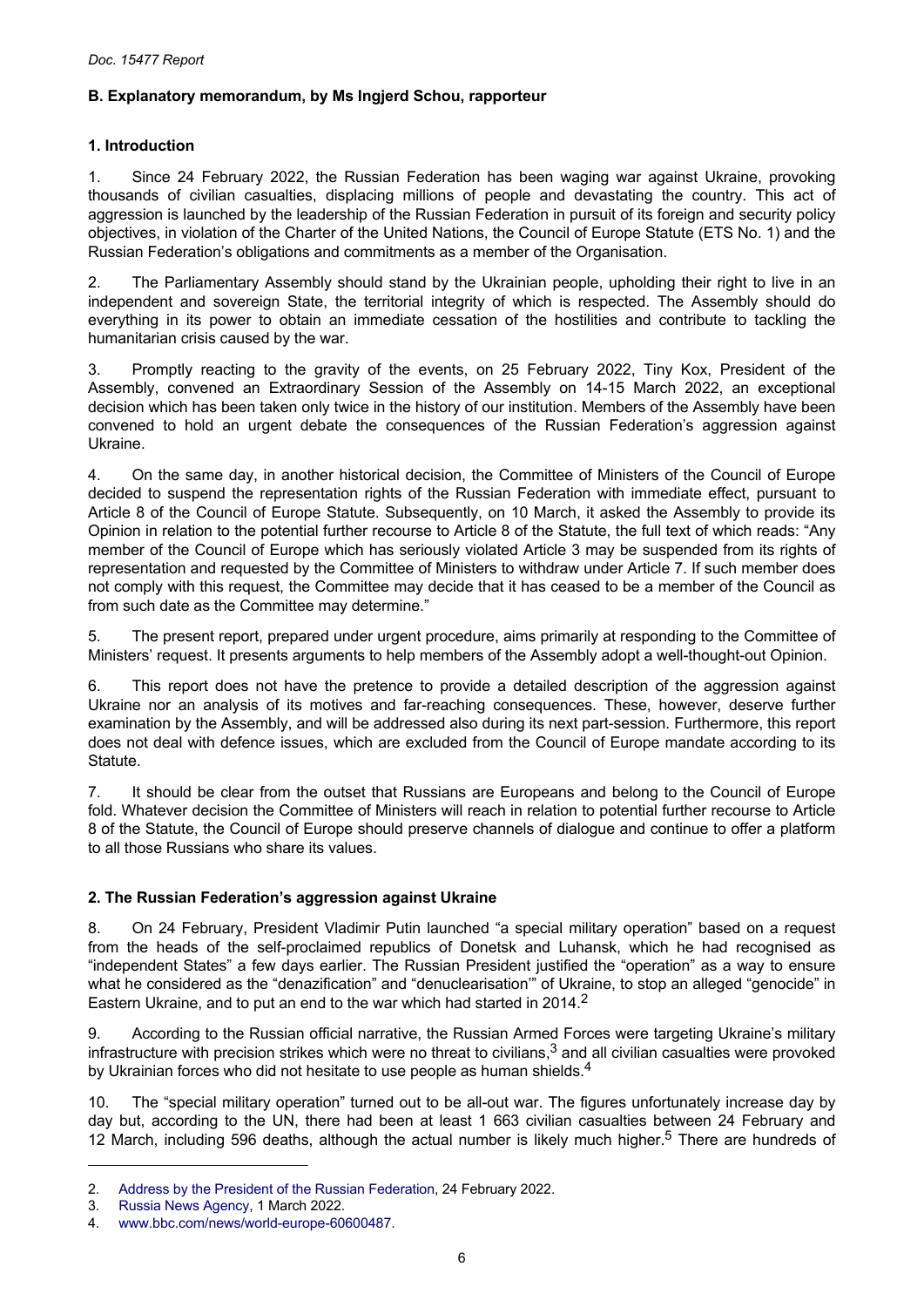<span id="page-6-0"></span>thousands of internally displaced persons and over two and half million refugees. The images coming from Ukraine indicate utter devastation of civilian infrastructure. Despite the numerical disparity between the two sides, Ukrainians are mounting a fierce resistance, with scores of citizens joining the territorial defence units. President Zelenskyy has given an example of leadership, refusing the proposal to be taken out of the country. Other prominent political figures have continued to lead the fight against the invasion, putting up a united front in spite of their different political affiliations.

11. The Russian Federation's aggression against Ukraine is in breach of many international law instruments including, amongst others:

- the Charter of the United Nations, namely its Article 2.3 "All Members shall settle their international disputes by peaceful means in such a manner that international peace and security, and justice, are not endangered"; and Article 2.4 "All Members shall refrain in their international relations from the threat or use of force against the territorial integrity or political independence of any State, or in any other manner inconsistent with the Purposes of the United Nations", as affirmed by the United Nations (UN) General Assembly;<sup>6</sup>
- the Helsinki Final Act and the Charter of Paris, as recognised by the Organization for Security and Cooperation in Europe (OSCE) Chairman-in-office, Polish Foreign Minister Zbigniew Rau.<sup>7</sup>

12. The Russian Federation's armed attack against Ukraine qualifies as aggression under Resolution 3314 (XXIX) of the United Nations General Assembly (UNGA), which defines aggression as: "the use of armed force by a State against the sovereignty, territorial integrity or political independence of another State, or in any other manner inconsistent with the Charter of the United Nations".<sup>8</sup>

13. As recognised by the Committee of Ministers in its decision to suspend the Russian Federation's representation rights, the Russian Federation's aggression is a serious violation of Article 3 of the Council of Europe Statute, according to which: "Every member of the Council of Europe must accept the principles of the rule of law and of the enjoyment by all persons within its jurisdiction of human rights and fundamental freedoms, and collaborate sincerely and effectively in the realisation of the aim of the Council as specified in Chapter I".

14. It is also in breach of the commitments and obligations which the Russian Federation undertook upon acceding to the Council of Europe. $9$  namely:

- "to settle international as well as internal disputes by peaceful means (an obligation incumbent upon all member States of the Council of Europe), rejecting resolutely any forms of threats of force against its neighbours"; and
- "to denounce as wrong the concept of two different categories of foreign countries, whereby some are treated as a zone of special influence called the 'near abroad''.

## **3. Reactions to the aggression**

15. The unfolding Russian aggression against Ukraine has been condemned by the international community, including States and international organisations such the United Nations, the European Union, the OSCE, the Organisation for Economic Co-operation and Development (OECD) and the Inter-Parliamentary Union. A strong critical stance has also been taken by other civil society actors, from international sports administration bodies to private companies to prominent cultural figures and sports personalities.

16. In the Russian Federation, however, anti-war protests are stifled. The Assembly condemns the actions taken by the Russian authorities to further curtail freedom of expression and freedom of assembly, through the closure of almost all remaining independent news organisations, the intensifying crackdown on civil society, the harsh repression of peaceful protests, and severe restrictions on access to social media. It deplores the fact that, as a result, the Russian population is deprived of information from independent sources, instead being exposed only to State-controlled media that amplify a distorted narrative of the war.

<sup>5.</sup> [Office of the UN High Commissioner for Human Rights.](https://www.ohchr.org/EN/NewsEvents/Pages/DisplayNews.aspx?NewsID=28273&LangID=E)

<sup>6.</sup> UNGA Resolution on Aggression against Ukraine of 1 March 2022, [A/ES-11/L.1.](https://reliefweb.int/sites/reliefweb.int/files/resources/A_ES-11_L.1_E.pdf)

<sup>7.</sup> [The Reinforced Meeting of the OSCE Permanent Council at the Ministerial Level | OSCE.](https://www.osce.org/chairmanship/512974)

<sup>8.</sup> UNGA [Resolution](https://www.un.org/ga/search/view_doc.asp?symbol=A/RES/3314(XXIX)) 3314 (XXIX) of 14 December 1974.

<sup>9.</sup> [Assembly Opinion 193 \(1996\)](https://pace.coe.int/en/files/13932) on Russia's request for membership in the Council of Europe.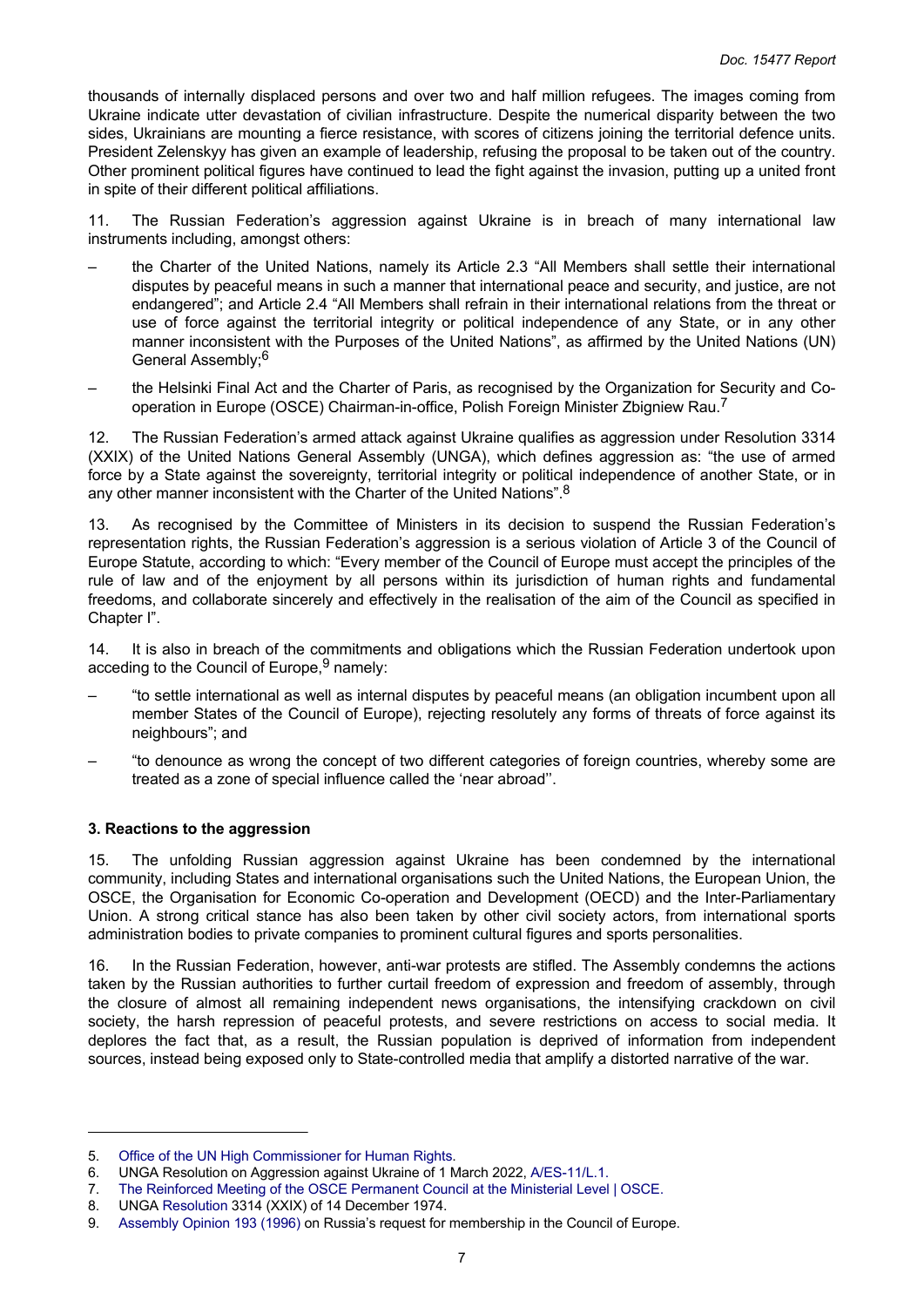# <span id="page-7-0"></span>**4. The involvement of Belarus**

17. Belarus has played a role in the Russian aggression against Ukraine, allowing Russian troops to use its territory to transit to Ukraine, to fire ballistic missiles, to transport Russian military personnel and heavy weapons, tanks, and military transporters. It has allowed Russian military aircraft to fly over Belarusian airspace into Ukraine, provided refuelling points, and stored Russian weapons and military equipment in Belarus.<sup>10</sup>

18. Although President Lukashenko said that the Belarusian armed forces were not taking part and would not take part in Russia's military operation in Ukraine,<sup>11</sup> the referendum of 27 February 2022 not only sealed the removal from the Constitution of the reference to neutrality but also to its nuclear-free status.

19. According to the United Nations General Assembly Resolution 3314 (XXIX), "the action of a State in allowing its territory, which it has placed at the disposal of another State, to be used by that other State for perpetrating an act of aggression against a third State", qualifies as an act of aggression.

20. In its Resolution on "Aggression against Ukraine" adopted on 2 March 2022,<sup>12</sup> the United Nations General Assembly "deplored the involvement of Belarus in [the] unlawful use of force against Ukraine" and called upon it "to abide by its international obligations". The European Council also strongly condemned the involvement of Belarus in the aggression against Ukraine and called on it to refrain from such action and to abide by its international obligations.<sup>13</sup> The same day, the Committee of Ministers, condemning the active participation of Belarus in the aggression against Ukraine, invited the Secretary General to submit proposals on steps to be taken with regard to relations between the Council of Europe and Belarus.<sup>14</sup>

21. In view of the participation of Belarus in the aggression against Ukraine, I believe that the Assembly should recommend that its Bureau suspend relations between the Assembly and the Belarusian authorities in all the Assembly's activities.

# **5. Diplomacy**

22. Belarus has hosted negotiations between Ukraine and Russia. Since 24 February, the two delegations have met three times. These discussions have mainly revolved around setting up humanitarian corridors, and even this has been elusive.<sup>15</sup>

23. In addition, since the outbreak of the war, various international political figures – such as French President Emmanuel Macron and the Israeli Prime Minister Naftali Bennett– have reached out in an attempt to facilitate the end of the hostilities. The Turkish Minister of Foreign Affairs, Mevlüt Çavuşoğlu, also provided a platform for bilateral talks, inviting the Russian Foreign Minister Sergey Lavrov and its Ukrainian counterpart Dmytro Kuleba to meet in Antalya.

24. Any diplomatic effort to achieve the end of the hostilities and to address the humanitarian situation is welcome. At the time of writing, however, it is difficult to see what negotiated solution to the war could be found between the two parties.

## **6. The humanitarian consequences**

## *6.1. The situation in Ukraine*

25. War in Ukraine is provoking a high number of civilian casualties due to Russia's recourse to heavy artillery, multi-launch rocket systems and airstrikes against populated areas.<sup>16</sup> Landmines are causing victims.<sup>17</sup> The use of cluster munitions against civilian targets and thermobaric weapons has also been

<sup>10.</sup> [Press release.](https://www.consilium.europa.eu/en/press/press-releases/2022/03/02/belarus-role-in-the-russian-military-aggression-of-ukraine-council-imposes-sanctions-on-additional-22-individuals-and-further-restrictions-on-trade/)

<sup>11.</sup> [www.reuters.com/world/belarusian-forces-will-not-take-part-ukraine-war-lukashenko-says-2022-03-04/.](https://www.reuters.com/world/belarusian-forces-will-not-take-part-ukraine-war-lukashenko-says-2022-03-04/)

<sup>12.</sup> [A/ES-11/L.1](https://reliefweb.int/sites/reliefweb.int/files/resources/A_ES-11_L.1_E.pdf)

<sup>13.</sup> European Council [conclusions,](https://www.consilium.europa.eu/en/press/press-releases/2022/02/24/european-council-conclusions-24-february-2022/) 24 February 2022. The Council also called for further individual and economic sanctions package for Belarus, which were subsequently adopted.

<sup>14.</sup> [Decision.](https://search.coe.int/cm/Pages/result_details.aspx?ObjectId=0900001680a5b15d)

<sup>15.</sup> [www.france24.com/en/live-news/20220307-ukraine-rejects-russian-humanitarian-corridors-offer;](https://www.france24.com/en/live-news/20220307-ukraine-rejects-russian-humanitarian-corridors-offer)

[www.theguardian.com/world/2022/mar/07/russia-humanitarian-corridors-ukraine-war-mariupol-kyiv.](https://www.theguardian.com/world/2022/mar/07/russia-humanitarian-corridors-ukraine-war-mariupol-kyiv)

<sup>16.</sup> [Office of the UN High Commissioner for Human Rights.](https://www.ohchr.org/EN/NewsEvents/Pages/DisplayNews.aspx?NewsID=28273&LangID=E)

<sup>17.</sup> Guerre en Ukraine: trois morts et trois enfants blessés dans l'explosion d'une mine [antipersonnel](https://www.ladepeche.fr/2022/03/08/guerre-en-ukraine-trois-morts-et-trois-enfants-blesses-dans-lexplosion-dune-mine-antipersonnel-au-nord-de-kiev-10156533.php) au nord de Kiev – [ladepeche.fr.](https://www.ladepeche.fr/2022/03/08/guerre-en-ukraine-trois-morts-et-trois-enfants-blesses-dans-lexplosion-dune-mine-antipersonnel-au-nord-de-kiev-10156533.php)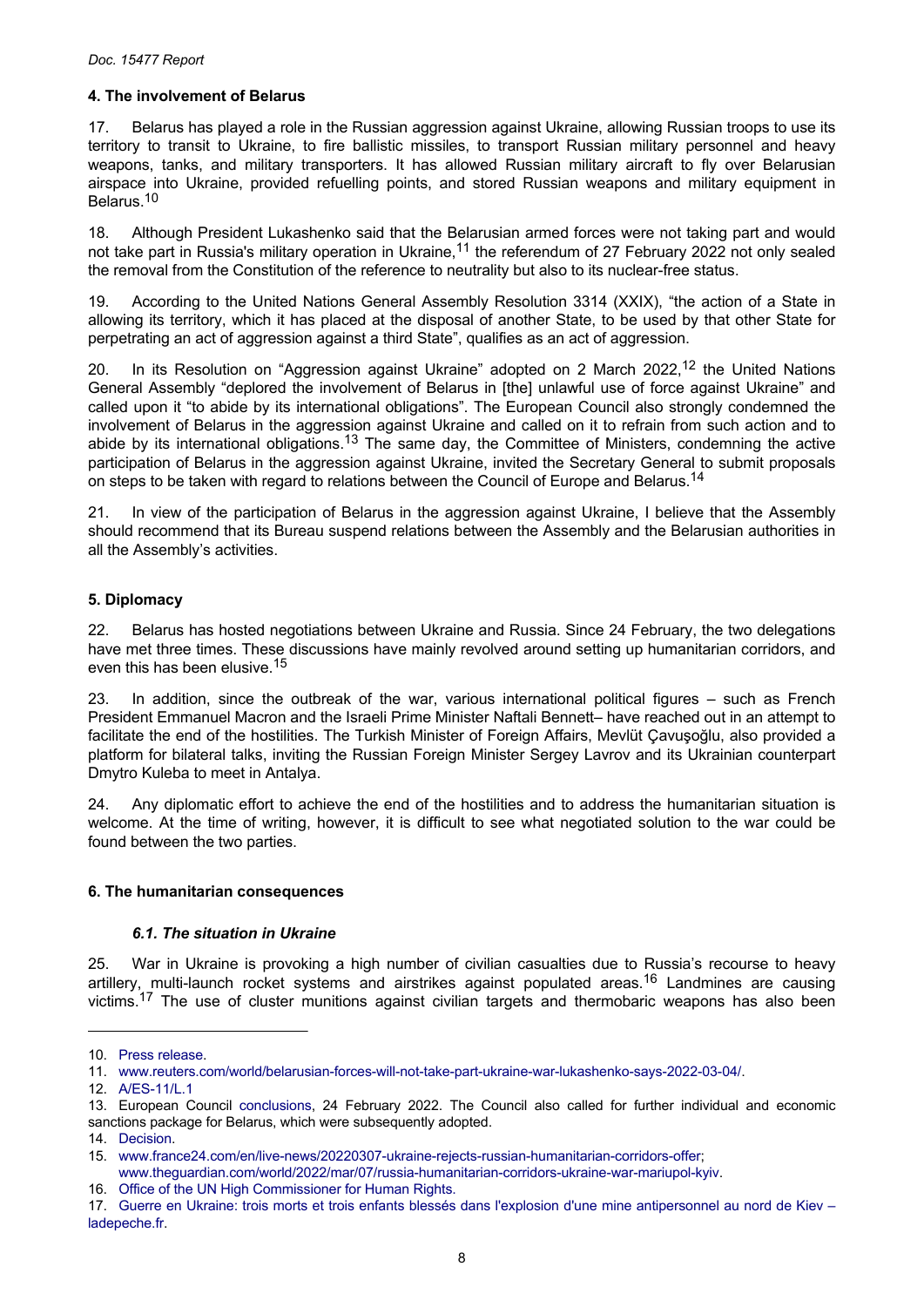reported.<sup>18</sup> It is a matter of grave concern that Russian troops have been laying siege to civilian areas, attacking them with continuous shelling and depriving people of electricity, heating, access to water, food and health care. All these actions should be documented and investigated as they represent serious breaches of international humanitarian law and amount to war crimes.

26. Since the outbreak of the war, the humanitarian situation in Ukraine has been rapidly deteriorating. Relentless shelling has damaged or destroyed more than 200 schools, at least 34 hospitals and more than 1 500 residential buildings,<sup>19</sup> with even a children's hospital being destroyed by Russian artillery in the besieged city of Mariupol.

27. Hundreds of thousands of people have no access to food, water, heat, shelter or electricity, with no respite in sight. Access to health care is severely limited by insecurity and the lack of basic supplies, and a potential Russian attack on Odessa, Ukraine's largest port city, could strain supplies even further. The World Food Programme projects an exponential rise in food insecurity across all areas of Ukraine,<sup>20</sup> and given the wider region's role in global wheat supply, there is great concern regarding the conflict's impact on humanitarian aid elsewhere.

28. In addition to large urban areas, the situation is particularly worrying in eastern Ukraine, an area which has already been exposed to eight years of armed conflict, isolation of communities, deteriorating infrastructure, multiple movement restrictions and high levels of landmines. Even before the current military campaign, 1.1 million people were in need of food and livelihood assistance in eastern Ukraine.

29. It is a matter of grave concern that humanitarian corridors are not respected. A proposal by Moscow to create humanitarian corridors from six heavily bombed Ukrainian cities was rejected by Kyiv, and condemned by international leaders, after it turned out that most of the safe routes would lead to Russia and Belarus.<sup>21</sup> The Russian Federation should ensure the opening of and respect for humanitarian corridors to allow the evacuation of civilians to safe regions within Ukraine or safe countries outside Ukraine. As underlined by Tiny Kox, President of the Assembly, "the Russian Federation must ensure that humanitarian aid, medical assistance and supplies, as well as deliveries of food, reach without hindrance all those for whom they are intended, especially the most vulnerable people, including the elderly, women, children and the disabled".<sup>22</sup>

#### *6.2. Displacement*

30. Russia's invasion has triggered one of the fastest-growing refugee emergencies on record, according to the UN High Commissioner for Refugees (UNHCR) which has defined it as in the biggest refugee exodus seen in Europe since the Second World War. In the first week alone, more than a million refugees sought protection in neighbouring countries, and that number has since risen to over two and a half million in total as of 12 March. Humanitarian agencies estimate that if the current destruction continues, the total number of refugees may rise to four million.<sup>23</sup>

31. There were already 850 000 internally displaced persons (IDPs) in Ukraine before the start of this war, and the number is estimated to rise to 6.7 million as a result of the Russian invasion. The majority of displaced persons are women and children, causing fears of increased risks of gender-based violence and sexual exploitation and abuse.

32. The rapid influx of displaced persons is overwhelming response capacities both in western Ukraine and in neighbouring countries. Lviv is estimated to be hosting approximately 200 000 IDPs – more than a quarter of its normal population –, with the Mayor warning that the city is facing breaking point with regards to its ability to welcome those in need.<sup>24</sup>

33. Amongst neighbouring countries, Poland has been receiving the largest number of refugees, with 1 700 000 persons fleeing the war in Ukraine currently finding shelter there. Hungary is hosting 250 000 persons, the Republic of Moldova 110 000, Romania 85 000 and the Slovak Republik 200 000.<sup>25</sup>

<sup>18.</sup> [Russia admits firing thermobaric vacuum weapons in Ukraine | News | The Times.](https://www.thetimes.co.uk/article/russia-admits-firing-thermobaric-vacuum-weapons-in-ukraine-g6sl78zcb)

<sup>19.</sup> Office of the President of Ukraine: [https://twitter.com/Podolyak\\_M/status/1500815176773341188.](https://twitter.com/Podolyak_M/status/1500815176773341188)

<sup>20.</sup> [https://reliefweb.int/report/ukraine/ukraine-humanitarian-impact-situation-report-300-pm-eet-8-march-2022.](https://reliefweb.int/report/ukraine/ukraine-humanitarian-impact-situation-report-300-pm-eet-8-march-2022)

<sup>21.</sup> [www.france24.com/en/live-news/20220307-ukraine-rejects-russian-humanitarian-corridors-offer;](https://www.france24.com/en/live-news/20220307-ukraine-rejects-russian-humanitarian-corridors-offer)

[www.theguardian.com/world/2022/mar/07/russia-humanitarian-corridors-ukraine-war-mariupol-kyiv.](https://www.theguardian.com/world/2022/mar/07/russia-humanitarian-corridors-ukraine-war-mariupol-kyiv)

<sup>22.</sup> Statement, [PACE President calls for open humanitarian corridors for all those in need in Ukraine,](https://pace.coe.int/en/news/8614/pace-president-calls-for-open-humanitarian-corridors-for-all-those-in-need-in-ukraine) 3 March 2022**.**

<sup>23.</sup> [https://data2.unhcr.org/en/situations/ukraine.](https://data2.unhcr.org/en/situations/ukraine)

<sup>24.</sup> [https://reliefweb.int/report/ukraine/ukraine-humanitarian-impact-situation-report-300-pm-eet-8-march-2022.](https://reliefweb.int/report/ukraine/ukraine-humanitarian-impact-situation-report-300-pm-eet-8-march-2022)

<sup>25.</sup> [https://data2.unhcr.org/en/situations/ukraine.](https://data2.unhcr.org/en/situations/ukraine)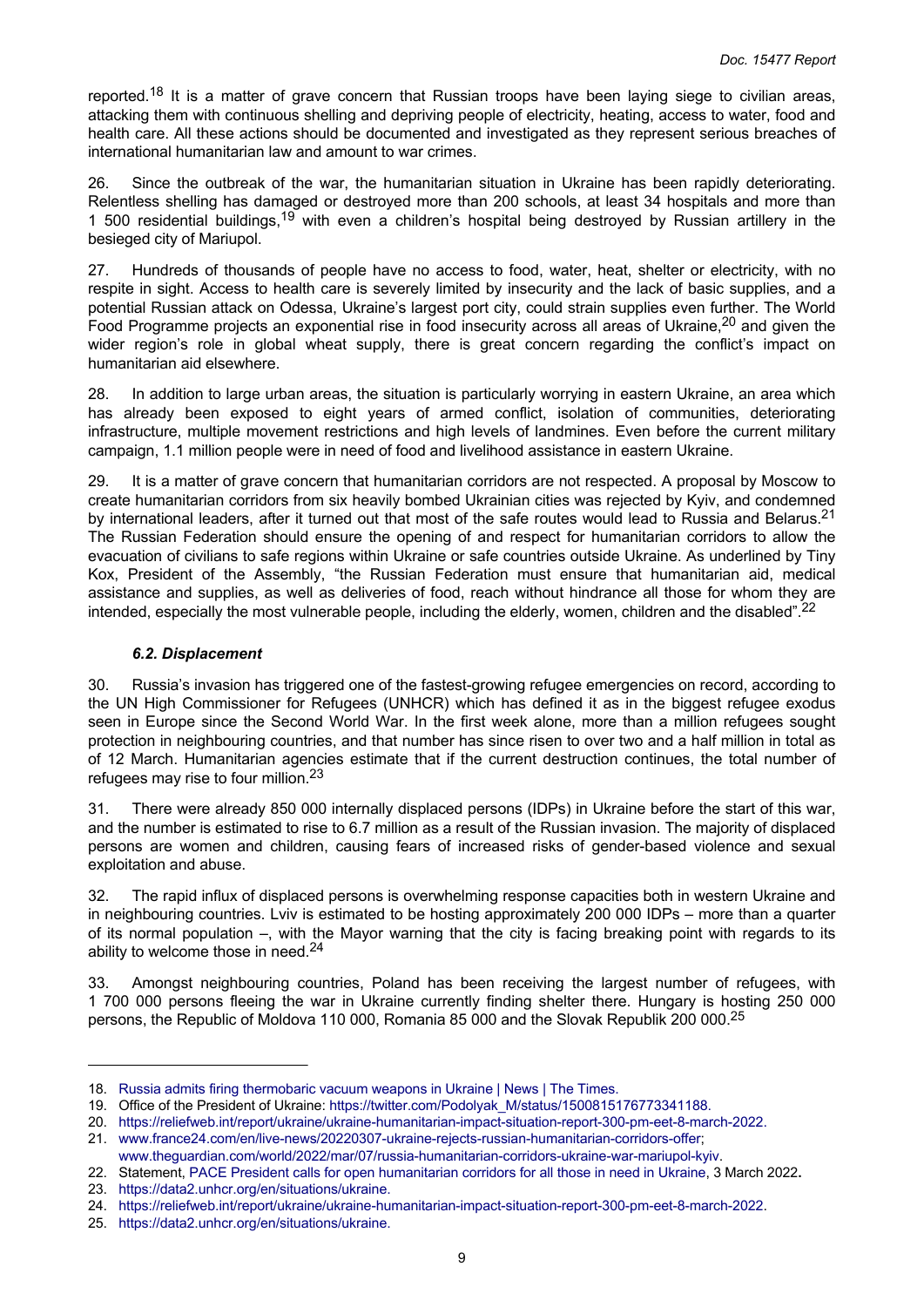#### <span id="page-9-0"></span>*Doc. 15477 Report*

34. In order to face these enormous challenges, neighbouring countries have gone to considerable lengths to quickly adopt tailored measures to provide housing, food, cash, and schooling for refugees, in addition to aid for local families hosting them.<sup>26</sup> Their efforts should be commended and further supported by the international community, including the Council of Europe. There is a need for financial assistance, medical and other aid, and also expert programmes to meet the needs of those who are in a vulnerable situation, such as victims of gender-based violence, victims of trauma, children, persons with disabilities and elderly people. At the same time, all those concerned should avoid discriminating against people fleeing from the conflict, on any grounds.

35. Council of Europe member States who are not neighbouring Ukraine should also step up their support and contribute to welcoming refugees from Ukraine. The European Union has set an example by triggering, for the first time, its Temporary Protection Directive, allowing those fleeing the war in Ukraine to obtain temporary residence permits and access to education and the labour market in EU member States.<sup>27</sup>

## *6.3. Funding and access for humanitarian agencies*

36. The United Nations has launched a flash appeal to fund humanitarian operations, announced the release of 20 million USD from the Central Emergency Response Fund to help meet these urgent needs, and appointed a Crisis Coordinator for Ukraine to lead the co-ordination of efforts.<sup>28</sup> Similarly, other humanitarian organisations, such as the International Committee of the Red Cross, have asked for support to meet the needs of those affected.<sup>29</sup>

37. However, without the establishment of humanitarian corridors and relevant security guarantees, humanitarian actors will not be able to provide relief to trapped civilians and facilitate evacuations. Safe and unhindered humanitarian access across conflict lines to reach all those in need remains of pivotal importance and should be guaranteed, in line with international humanitarian law.<sup>30</sup>

# **7. Accountability**

# *7.1. Proposal to set up a special tribunal*

38. The Rome Statute of the International Criminal Court (ICC) codifies the "act of aggression" reiterating the definition set out in UNGA Resolution 3314 (XXIX),  $31$  and makes it an element of the "crime of aggression" which it defines as *"*the planning, preparation, initiation or execution, by a person in a position effectively to exercise control over or to direct the political or military action of a State, of an act of aggression which, by its character, gravity and scale, constitutes a manifest violation of the Charter of the United Nations".<sup>32</sup>

39. Neither the Russian Federation nor Ukraine are parties to the Rome Statute. Ukraine, however, issued a declaration accepting the ICC's jurisdiction for crimes occurring on its territory from 21 November 2013 onwards.<sup>33</sup> This covers the crime of genocide, war crimes and crimes against humanity committed on the territory of Ukraine, as explained below. The ICC jurisdiction does not cover the crime of aggression which, in the case of non-party States, can only be investigated if referred by the Security Council.

40. In the likelihood that the Russian Federation would exercise its veto in the Security Council against a referral, an initiative has been launched aimed at setting up a special criminal tribunal to investigate and prosecute those responsible for the aggression against Ukraine. This has been supported by a number of prominent figures, including Sir Nicolas Bratza, former President of the European Court of Human Rights and Chairman of the Council of Europe's International Advisory Panel, set up to investigate the tragic events in Odessa of May 2014.<sup>34</sup>

29. See, for example, [ICRC and IFRC](https://www.icrc.org/en/document/international-red-cross-crescent-movement-appeals-250-million-swiss-francs-assist) appeal.

<sup>26.</sup> [www.bbc.com/news/world-60555472;](https://www.bbc.com/news/world-60555472)

[www.reuters.com/world/europe/poland-set-up-175-bln-fund-help-ukrainian-refugees-2022-03-07/](https://www.reuters.com/world/europe/poland-set-up-175-bln-fund-help-ukrainian-refugees-2022-03-07/).

<sup>27.</sup> [https://ec.europa.eu/home-affairs/policies/migration-and-asylum/common-european-asylum-system/temporary](https://ec.europa.eu/home-affairs/policies/migration-and-asylum/common-european-asylum-system/temporary-protection_it)[protection\\_it](https://ec.europa.eu/home-affairs/policies/migration-and-asylum/common-european-asylum-system/temporary-protection_it).

<sup>28.</sup> [Mr. Amin Awad of Sudan – United Nations Crisis Coordinator for Ukraine | United Nations Secretary-General](https://www.un.org/sg/en/node/262085).

<sup>30.</sup> <https://reliefweb.int/report/ukraine/joint-ingo-statement-humanitarian-protection-and-access-ukraine>.

<sup>31.</sup> Article 8 bis 2 of the Rome Statute.

<sup>32.</sup> Article 8 bis 1 of the Rome Statute.

<sup>33.</sup> Pursuant to Article 12 (3) of the Rome Statute.

<sup>34.</sup> [A criminal tribunal for aggression in Ukraine \(chathamhouse.org\)](https://www.chathamhouse.org/events/all/research-event/criminal-tribunal-aggression-ukraine).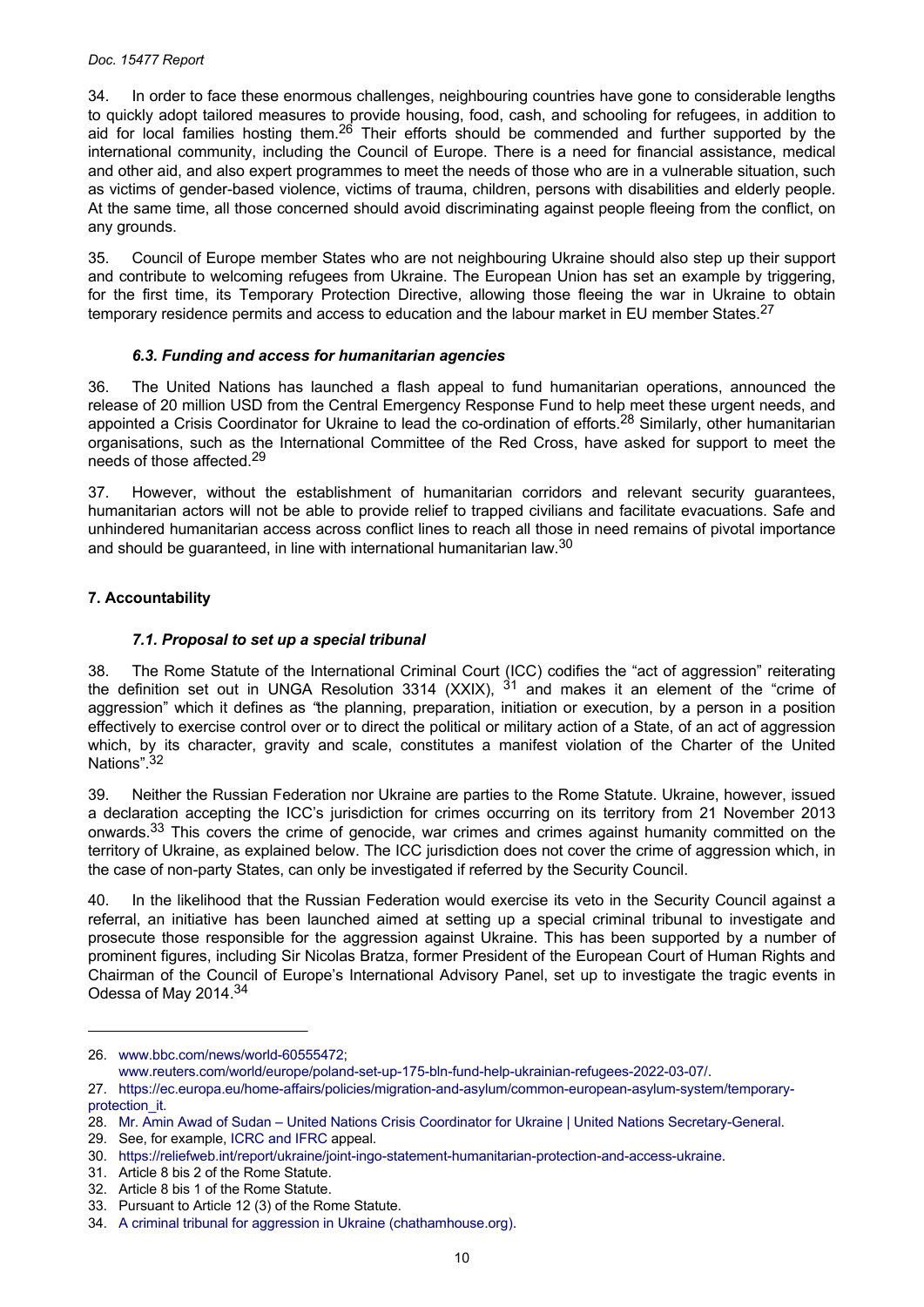# *7.2. Investigation by the International Criminal Court*

<span id="page-10-0"></span>41. On 28 February 2022, Karim Khan, ICC Prosecutor, confirmed that there was a reasonable basis to proceed with opening an investigation on alleged war crimes and crimes against humanity committed in Ukraine. Subsequently, he announced that his Office had received referrals on the situation in Ukraine from 39 ICC States Parties – out of which 34 are Council of Europe member States – under article 14 of the Rome Statute and that, on the basis of the referrals received, he had opened an investigation into the situation in Ukraine, encompassing within its scope any past and present allegations of war crimes, crimes against humanity or genocide committed on any part of the territory of Ukraine by any person from 21 November 2013 onwards.<sup>35</sup>

# *7.3. Proceedings before the International Court of Justice*

42. On 26 February 2022, Ukraine filed an application before the International Court of Justice (ICJ) instituting proceedings against the Russian Federation concerning a dispute relating to the interpretation, application and fulfilment of the 1948 Convention or the United Nations Genocide Convention. The application aims at showing that claims that Ukraine is responsible for genocide in the Luhansk and Donetsk regions are unfounded and establishing that the Russian Federation thus has no lawful basis to take military action based on those false claims. Ukraine has also requested the ICJ to indicate provisional measures to prevent irreparable prejudice to the rights of Ukraine and its people.<sup>36</sup>

# *7.4. Investigation by the United Nations Human Rights Council*

43. On 3-4 March 2022, the UN Human Rights Council held an urgent debate on the situation of human rights in Ukraine stemming from the Russian aggression. The debate resulted in the adoption of a Resolution which establishes an Independent International Commission of Inquiry to investigate alleged violations of human rights in the context of the Russian Federation's aggression against Ukraine.<sup>37</sup>

44. The Commission is to be constituted by three human rights experts, to be appointed by the President of the Human Rights Council for an initial duration of one year, with the mandate to, among other things, investigate all alleged violations and abuses of human rights and violations of international humanitarian law, and related crimes, in the context of the Russian Federation's aggression against Ukraine, and to establish the facts, circumstances, and root causes of any such violations and abuses; and to make recommendations, in particular on accountability measures, all with a view to ending impunity and ensuring accountability.

# **8. The Council of Europe response**

45. Since the outbreak of the war, the Council of Europe trialogue, composed of the President of the Assembly, the President of the Committee of Ministers and the Secretary General of the Council of Europe, has been united and crystal-clear in expressing solidarity towards Ukraine, condemning the aggression by the Russian Federation and reaffirming its support for the sovereignty, independence and territorial integrity of Ukraine within its internationally recognised borders.<sup>38</sup> On 25 February, the Committee of Ministers, after consulting the Assembly, decided to suspend the representation rights of the Russian Federation. Several Council of Europe bodies and structures are contributing to tackling the situation within their respective remits.

## *8.1. European Court of Human Rights*

46. On 28 February 2022, the European Court of Human Rights received a request from the Ukrainian Government to indicate urgent interim measures to the Government of the Russian Federation, under Rule 39 of the Rules of Court, in relation to "massive human rights violations being committed by the Russian troops in the course of the military aggression against the sovereign territory of Ukraine".<sup>39</sup>

<sup>35.</sup> Statement of ICC [Prosecutor,](https://www.icc-cpi.int/Pages/item.aspx?name=2022-prosecutor-statement-referrals-ukraine) Karim A.A. Khan QC, on the Situation in Ukraine: Receipt of Referrals from 39 States [Parties and the Opening of an Investigation \(icc-cpi.int\)](https://www.icc-cpi.int/Pages/item.aspx?name=2022-prosecutor-statement-referrals-ukraine).

<sup>36.</sup> [Press release.](https://www.icj-cij.org/public/files/case-related/182/182-20220227-PRE-01-00-EN.pdf)

<sup>37.</sup> [Human Rights Council to establish Commission of Inquiry on Ukraine | | UN News, Resolution A/HRC/49/L.1.](https://news.un.org/en/story/2022/03/1113292)

<sup>38.</sup> [https://pace.coe.int/en/pages/ukraine.](https://pace.coe.int/en/pages/ukraine)

<sup>39.</sup> Application number 11055/22, *Ukraine v. Russia (X)*, [Press release.](https://hudoc.echr.coe.int/app/conversion/pdf/?library=ECHR&id=003-7272764-9905947&filename=The%20Court%20grants%20urgent%20interim%20measures%20in%20application%20concerning%20Russian%20military%20operations%20on%20Ukrainian%20territory.pdf)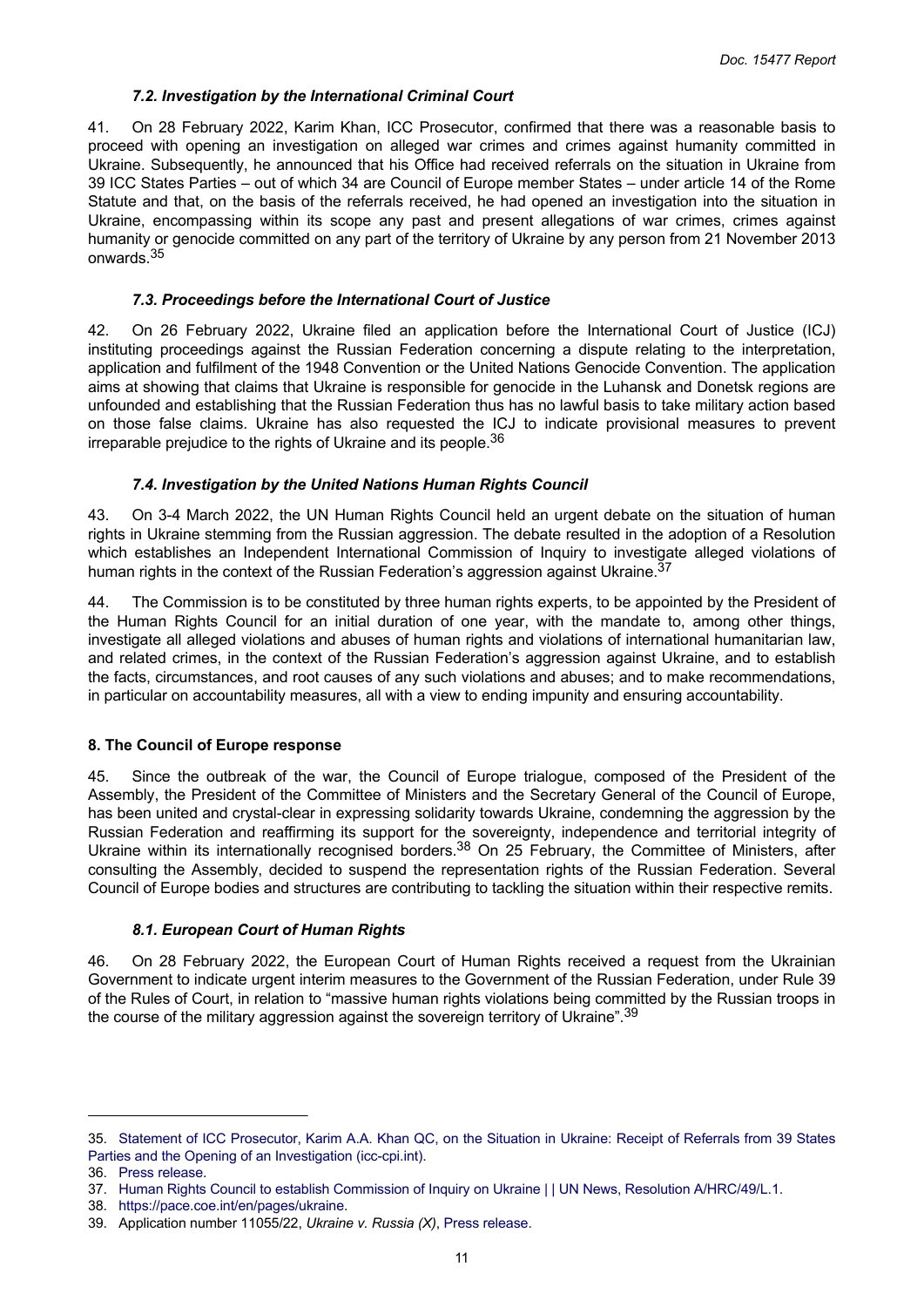47. On 1<sup>st</sup> March 2022, the Court indicated interim measures, asking the Russian Federation to refrain from military attacks against civilians and civilian objects, including residential premises, emergency vehicles and other specially protected civilian objects such as schools and hospitals, and to immediately ensure the safety of the medical establishments, personnel and emergency vehicles within the territory under attack or siege by Russian troops. The reality on the ground shows that the interim measures were not respected.

48. The Court also recalled the interim measure indicated on 13 March 2014 which remains in force in the context of the case Ukraine and the Netherlands v. Russia (nos. 8019/16, 43800/14 and 28525/20) concerning the events in eastern Ukraine calling upon the Governments of both the Russian Federation and Ukraine to comply with their engagements under the Convention.

49. With regard to the current military action which commenced on 24 February 2022 in various parts of Ukraine, the Court considered that "it gives rise to a real and continuing risk of serious violations of the Convention rights of the civilian population, in particular under Articles 2 (right to life), 3 (prohibition of torture and inhuman or degrading treatment or punishment) and 8 (right to respect for private and family life) of the European Convention on Human Rights".<sup>40</sup>

50. The Court has also received a number of requests for interim measures from individuals against the Government of the Russian Federation, including those taking refuge in shelters, houses and other buildings, fearing for their lives due to ongoing shelling and shooting, without or with limited access to food, healthcare, water, sanitation, electricity and other interconnected services essential for survival, in need of humanitarian assistance and safe evacuation.

51. On 4 March 2022, the Court decided that the interim measure indicated on 1<sup>st</sup> March should be considered to cover any request brought by persons falling into the above category of civilians who provided sufficient evidence showing that they face a serious and imminent risk of irreparable harm to their physical integrity and/or right to life. It also indicated the interim measure, asking the Russian Federation to ensure unimpeded access of the civilian population to safe evacuation routes, healthcare, food and other essential supplies, rapid and unconstrained passage of humanitarian aid and movement of humanitarian workers.<sup>41</sup>

## *8.2. Co-operation activities in Ukraine*

52. The Council of Europe has an Office in Ukraine, which is responsible for facilitating the implementation of the Council of Europe's mission in the country as well as co-ordinating and implementing co-operation projects and programmes.

53. The Head and Deputy Head of the Council of Europe Office in Ukraine currently work from the European Youth Centre in Budapest, while the local staff have either decided to remain in Ukraine or have found refuge in neighbouring countries. The Secretary General of the Council of Europe had taken prompt action to ensure that Council of Europe staff who so wished, together with their families, could be evacuated to the European Youth Centre in Budapest, where they are provided accommodation and assistance.

54. The Secretary General has also asked the secretariat to prepare a package of priority measures which can be implemented immediately upon termination of the conflict. Council of Europe experience, expertise and existing networks will be central to the package, as will the needs expressed by the Ukrainian authorities.

55. Given the situation on the ground, it is not possible to evaluate the results of the ongoing Action Plan. Previous Action Plans, however, achieved considerable results with regard to contributing to the independence and impartiality of the judiciary and parliamentary supervision of the execution of European Court of Human Rights judgments; strengthening local democracy; setting up the Public Broadcaster and promoting freedom of expression; combating violence against women and domestic violence, protecting minorities and countering discrimination; tackling corruption and money laundering. Since 2014, the Council of Europe has played an important role in securing and protecting the rights of internally displaced persons.

56. As soon as conditions allow, the Council of Europe should respond to the needs indicated by the Ukrainian authorities and continue its work aimed at strengthening human rights, the rule of law and democracy in Ukraine.

<sup>40.</sup> Idem.

<sup>41.</sup> [Press release.](https://hudoc.echr.coe.int/eng-press)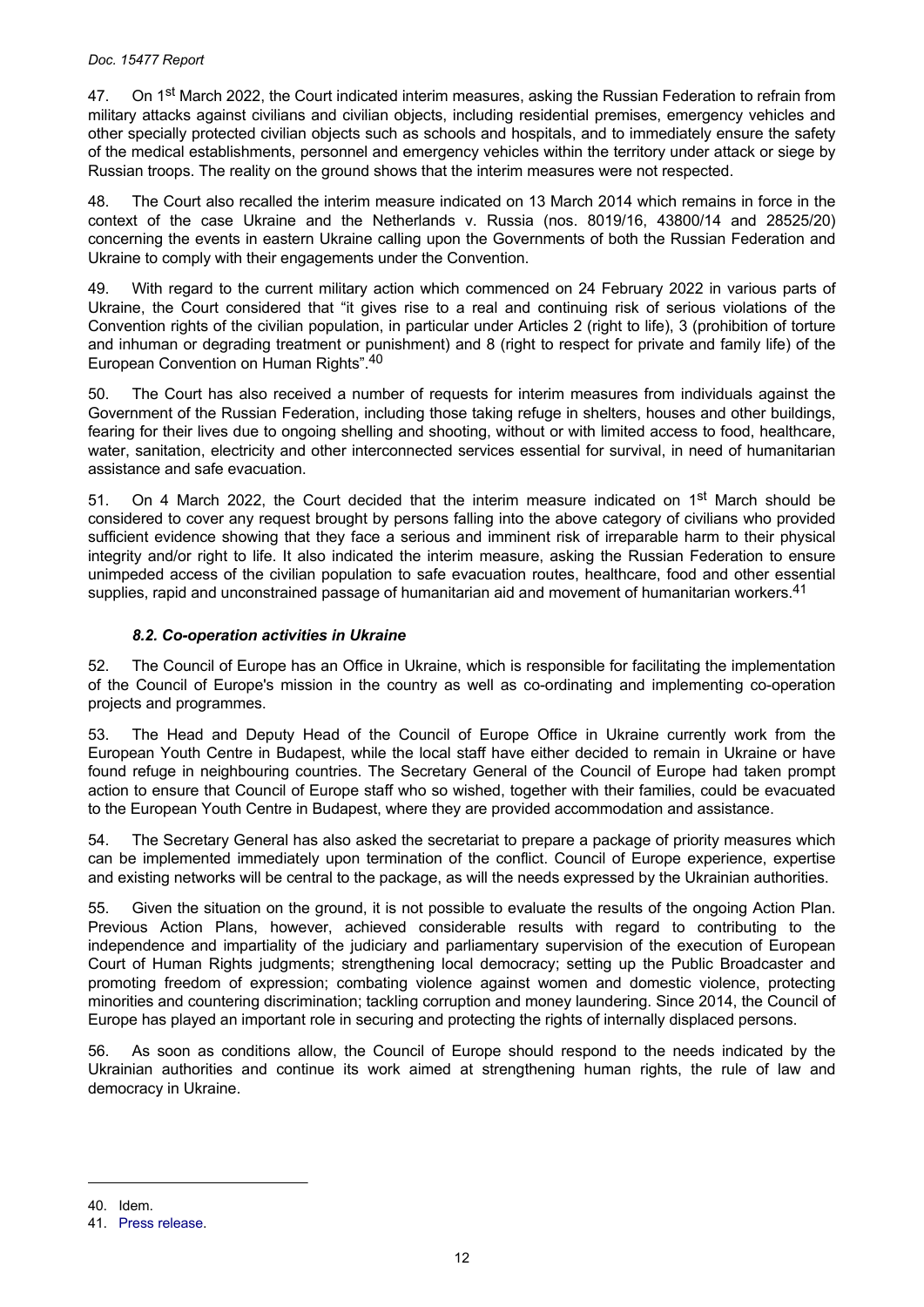#### *8.3. The Council of Europe Development Bank*

57. Since its creation, protecting the vulnerable has been at the very core of the social mission of the Council of Europe Development Bank (CEB). The CEB has been very swift in responding to this emergency and is planning to take immediate, targeted initiatives to help CEB member States<sup>42</sup> to address the urgent needs and adequate management of the refugee flows due to the aggression against Ukraine. At the time of writing, operational contacts to this end are under way, which will make it possible to allocate grants swiftly. The grants may cover areas such as the registration of displaced persons as well as their transportation to shelters or more permanent destinations within CEB member States.

58. Beyond the immediate response, the CEB is looking at two main lines of action to support neighbouring countries hosting high numbers of Ukrainians displaced by the war: fast-tracking emergency loans to strengthen accommodation capacity and seeking co-operation with the European Union to provide emergency relief and scale up social infrastructures in the area of housing and health care.

#### *8.4. The Commissioner for Human Rights*

59. The Council of Europe Commissioner for Human Rights, Dunja Mijatović, promptly reacted to the Russian aggression against Ukraine, issuing a number of statements. To mention a few, on 7 March she urged the Russian authorities to stop the war against Ukraine as well as the unprecedented crackdown on freedoms of expression, assembly and association against human rights defenders, journalists, activists, and ordinary citizens who, in the Russian Federation, oppose the war.<sup>43</sup> She devoted her statement on International Women's Day to Ukrainian women and girls, who are caught up in a war waged with total disregard for human life and dignity.<sup>44</sup>

60. On 9 March, following an emergency three-day mission to the Republic of Moldova, including a visit at a border crossing with Ukraine, the Commissioner published a statement in which she gave account of the harrowing stories she heard from dozens of people who had fled the war in Ukraine.<sup>45</sup> She commended the efforts made by Ukraine's neighbouring countries in receiving and helping those fleeing from Ukraine, while calling on the international community to step up its assistance by urgently providing more funding and support to help neighbouring countries to scale up their response. The Commissioner underlined that, in order to protect the rights of the people fleeing Ukraine who decide to remain in the Republic of Moldova, a longterm approach will have to be adopted and strategies and integration measures envisaged in good time, including through creating opportunities for child refugees to continue their education and by offering psychological assistance to all those who need it.

61. I fully share the Commissioner's concerns. I also believe that the Commissioner's role is crucial to continue to raise awareness about the situation of those fleeing Ukraine and those who remain in Ukraine, and to support initiatives and efforts aimed at documenting human rights violations and breaches of international humanitarian law in Ukraine, including through regular contact with her networks of human rights defenders and the civil society in the country.

62. The Commissioner and her Office intend to continue to carry out missions to the borders with Ukraine in the next weeks to obtain first-hand understanding of the situation there and provide further recommendations.

## *8.5. The Special Representative of the Secretary General on Migration and Refugees*

63. On 9 March 2022, the Special Representative on Migration and Refugees, Leyla Kayacık, convened an extraordinary online meeting of the Council of Europe Network of Focal Points on Migration to gather information on the situation of the civilian population fleeing from Ukraine to neighbouring countries, and the challenges faced by the relevant authorities.

64. The meeting provided an overview of fast-changing developments in member States**,** including the need to protect women and children from abuse, exploitation and trafficking, and in particular unaccompanied children.<sup>46</sup>

<sup>42.</sup> Ukraine is not a member of CEB. Amongst neighbouring countries, Hungary, Moldova, Poland and Romania are members: [Member countries | CEB \(coebank.org\).](https://coebank.org/en/about/member-countries/)

<sup>43.</sup> [Russian authorities should stop the unprecedented crackdown on freedoms of expression, assembly and association](https://www.coe.int/en/web/commissioner/-/russian-authorities-should-stop-the-unprecedented-crackdown-on-freedoms-of-expression-assembly-and-association-in-the-country)  [in the country – View \(coe.int\).](https://www.coe.int/en/web/commissioner/-/russian-authorities-should-stop-the-unprecedented-crackdown-on-freedoms-of-expression-assembly-and-association-in-the-country)

<sup>44.</sup> [On International Women's Day, let us stand with Ukrainian women and girls – View \(coe.int\).](https://www.coe.int/en/web/commissioner/-/on-international-women-s-day-let-us-stand-with-ukrainian-women-and-girls)

<sup>45.</sup> More support urgently needed to assist people fleeing the war in Ukraine and countries of arrival, in [particular](https://www.coe.int/en/web/commissioner/-/more-support-urgently-needed-to-assist-people-fleeing-the-war-in-ukraine-and-countries-of-arrival-in-particular-the-republic-of-moldova) the [Republic of Moldova – View \(coe.int\).](https://www.coe.int/en/web/commissioner/-/more-support-urgently-needed-to-assist-people-fleeing-the-war-in-ukraine-and-countries-of-arrival-in-particular-the-republic-of-moldova)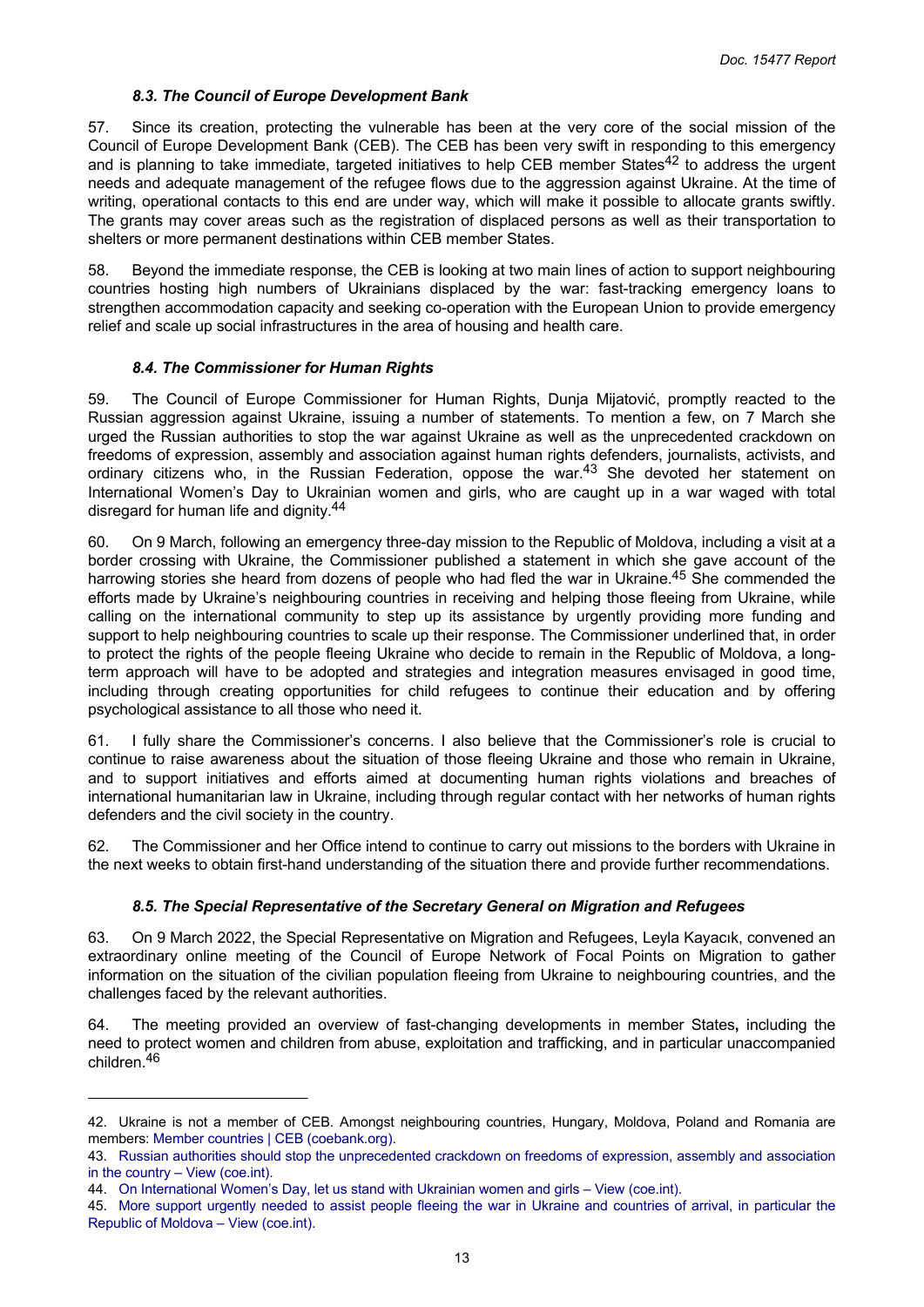<span id="page-13-0"></span>65. The Special Representative will explore how best the Council of Europe can respond to current needs in the framework of the Action Plan on Protecting Vulnerable Persons in the Context of Migration and Asylum in Europe (2021-2025).<sup>47</sup> I strongly encourage her to continue this work.

# **9. Application of Article 8 of the Statute against the Russian Federation**

# *9.1. Suspension*

66. On 25 February 2022, following a meeting of the Joint Committee, bringing together members of the Assembly and the Committee of Ministers, the Committee of Ministers decided to suspend the representation rights of the Russian Federation with immediate effect, pursuant to Article 8 of the Council of Europe Statute. The decision was motivated by the serious breach by the Russian Federation of its obligations under Article 3 of the Statute.<sup>48</sup> On the same day, the decision was notified to the Minister of Foreign Affairs of the Russian Federation.

67. Following a separate meeting on 2 March 2022, the Committee of Ministers adopted a resolution on the legal and financial consequences of the suspension, $49$  which clarified that the suspension covers representation in the Committee of Ministers, the Parliamentary Assembly, the Congress of Local and Regional authorities and their subsidiary organs and bodies, and intergovernmental committees set up on the basis of Articles 15a, 16 and 17 of the Statute.

68. The suspension does not affect the exercise of her mandate by the Council of Europe Commissioner for Human Rights, nor the functioning of the European Commission against Racism and Intolerance (ECRI), two monitoring bodies set up by Committee of Ministers' resolutions.

69. In addition, suspension does not affect the Russian Federation's position as a party to those Council of Europe conventions and agreements which it has ratified or signed without reservation in respect of ratification. In particular, the Russian Federation remains subject to its obligations under the European Convention on Human Rights. Any current and future applications introduced against or by the Russian Federation will continue to be examined and decided by the Court. The Russian Federation may continue to participate in the meetings of the Committee of Ministers only when the latter exercises its functions in respect of the supervision of the execution of judgments with a view to providing and receiving information concerning the judgments where it is the respondent or applicant State, without the right to participate in the adoption of decisions by the Committee nor to vote.

70. The suspension of the Russian Federation does not affect its right of participation in partial agreements of which it is a member.

71. Finally, the Russian Federation retains its rights and obligations attached to its position as a member State, including payment of its obligatory financial contributions to the Organisation's General Budget as well as to the budgets of those partial agreements of which it is a member.

72. In response to the Committee of Ministers' decision, the spokesperson of the Ministry of Foreign Affairs, Maria Zakharova, stated that *"*We will soon determine our future steps. Those who initiated and supported this faulty decision will bear full responsibility for the collapse of the common legal and humanitarian space on the continent and the disastrous consequences that the Council of Europe will inevitably face. Without Russia, the Council of Europe will lose its pan-Europe identity and eventually, its reason for existence".<sup>50</sup>

73. Despite this and other statements, at the time of writing the Russian Federation has not officially withdrawn from the Organisation. It has not, however, honoured its financial commitments, the first part of which has already become due in 2022.

<sup>46.</sup> The Special [Representative](https://www.coe.int/en/web/special-representative-secretary-general-migration-refugees/-/the-special-representative-convened-an-extraordinary-meeting-of-the-network-of-focal-points-on-migration-regarding-the-situation-of-people-fleeing-ukr) convened an extraordinary meeting of the Network of Focal Points on Migration [regarding the situation of people fleeing Ukraine – News \(coe.int\).](https://www.coe.int/en/web/special-representative-secretary-general-migration-refugees/-/the-special-representative-convened-an-extraordinary-meeting-of-the-network-of-focal-points-on-migration-regarding-the-situation-of-people-fleeing-ukr)

<sup>47.</sup> [Action Plan on Protecting Vulnerable Persons in the Context of Migration and Asylum in Europe \(2021-2025\).](https://rm.coe.int/action-plan-on-protecting-vulnerable-persons-in-the-context-of-migrati/1680a409fc)

<sup>48.</sup> [Decision](https://search.coe.int/cm/Pages/result_details.aspx?ObjectID=0900001680a5a360) taken by the Ministers' Deputies at their 1426ter meeting, 25 February 2022.

<sup>49.</sup> [Resolution CM/Res\(2022\)1](https://search.coe.int/cm/Pages/result_details.aspx?ObjectId=0900001680a5b15f) on legal and financial consequences of the suspension of the Russian Federation from its rights of representation in the Council of Europe (Adopted by the Committee of Ministers on 2 March 2022 at the 1427th meeting of the Ministers' Deputies).

<sup>50.</sup> [Russia to determine steps following suspension from Council of Europe – Foreign Ministry – Russia – TASS.](https://tass.com/russia/1411999?utm_source=bing.com&utm_medium=organic&utm_campaign=bing.com&utm_referrer=bing.com)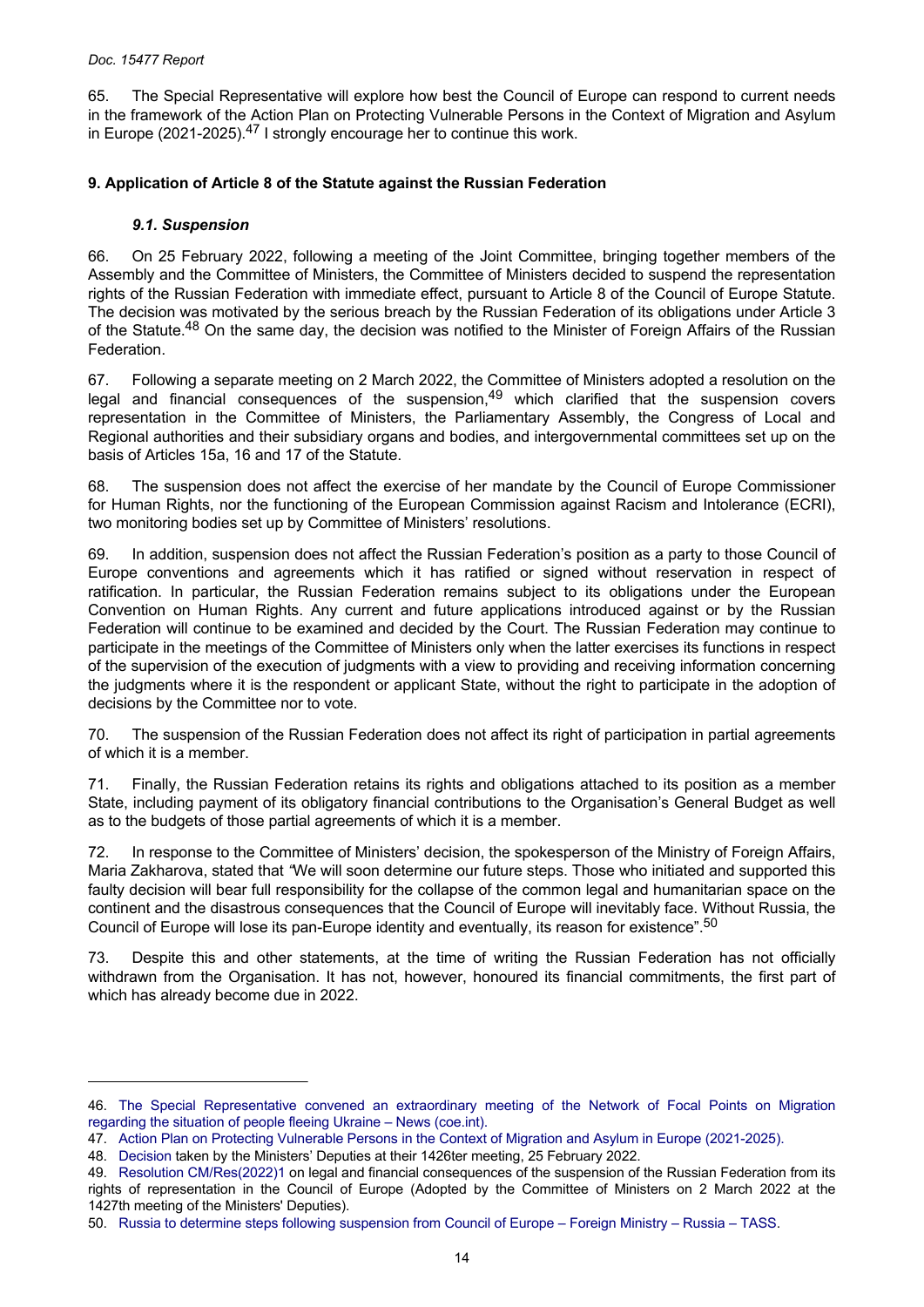74. I would like to point out that the suspension is a temporary measure and is not sustainable in the longterm. Even if the Russian Federation continues to be a member of the Council of Europe and a party to Council of Europe instruments, including the European Convention on Human Rights, effective membership requires co-operation and a climate of trust, which are difficult in these circumstances.

#### *9.2. Request to withdraw*

75. On 10 March 2022, the Committee of Ministers decided to ask the Assembly's Opinion on the potential further use of Article 8 of the Statute.<sup>51</sup> The Assembly's Opinion is required in the context of a possible request to a member State to withdraw but is not binding on the Committee of Ministers, which remains responsible for the decision.

76. The Russian Federation's aggression against a sovereign, independent State, and the distraught caused by the heavy toll of destruction, suffering and death have provoked profound outrage. Nonetheless, the Assembly's Opinion should carefully weigh arguments in favour and against withdrawal.

77. By ceasing to be a member of the Council of Europe, the Russian Federation would also cease to be a party to all those conventions which are open only to Council of Europe member States, including the European Convention on Human Rights.

78. The most prominent argument against withdrawal is that it would deprive millions of Europeans, who live in territories subjected to the jurisdiction or *de facto* control of the Russian Federation, of the right to apply for redress to the European Court of Human Rights against Russia. It would also prevent Council of Europe member States submitting inter-State applications against the Russian Federation before the Court.

79. To balance this concern, one should consider that the effective compliance with the decisions and judgements of the European Court of Human Right, as well as the interim measures that it may decide, depends on the genuine will of the Russian Federation to abide by its international obligations in good faith. Previous experience shows the lack of genuine will by the Russian Federation to execute key judgements of the Court, as reflected in the number of cases concerning the Russian Federation whose execution is subject to enhanced supervision by the Committee of Ministers.

80. Along the same lines, concerns may be raised as regards the possibility for Ukrainians themselves or other member States to obtain redress against the Russian Federation should the Russian Federation withdraw or be excluded from the Council of Europe. As described earlier, however, a number of international bodies such as the ICC, ICJ and the Human Rights Council have already initiated investigations into human rights violations, international humanitarian law violations and war crimes committed by the Russian Federation in Ukraine and an initiative aimed at setting up a special international criminal tribunal has been launched.

81. Yet, it is important to recall that the Council of Europe is the only pan-European organisation where both Ukraine and the Russian Federation are members, and can meet for dialogue, discussion and confrontation.

82. Since the Russian Federation joined the Council of Europe in 1996, the Assembly has spared no efforts to maintain dialogue with the Russian authorities, including at times of great tension in their relations. This is evident from the list of resolutions and recommendations adopted by the Assembly.<sup>52</sup> Experience, however, shows that the Russian Federation did not comply with any key recommendation formulated by the Assembly.

83. The Assembly should and will continue to support and promote dialogue as a means of conducting international relations and solving disputes. With the Russian Federation's aggression against Ukraine, however, it has become painfully clear that dialogue serves no purpose unless both sides are in good faith. In fact, insisting on pursuing dialogue with the hope of having an influence against incontrovertible signs to the contrary can undermine the Assembly's credibility and, ultimately, lead to complacency.

84. Furthermore, dialogue should be distinguished from membership. Unlike other international organisations such as the United Nations and the OSCE, the Council of Europe expressly provides for procedures and conditions to admit members, suspend them, ask for their withdrawal and exclude them.

<sup>51.</sup> "Council of Europe to discuss potential further [measures](https://www.coe.int/en/web/portal/-/council-of-europe-to-discuss-further-measures-against-russia) against Russia," Committee of Ministers of the Council of Europe, 10 March 2022.

<sup>52.</sup> See the Appendix.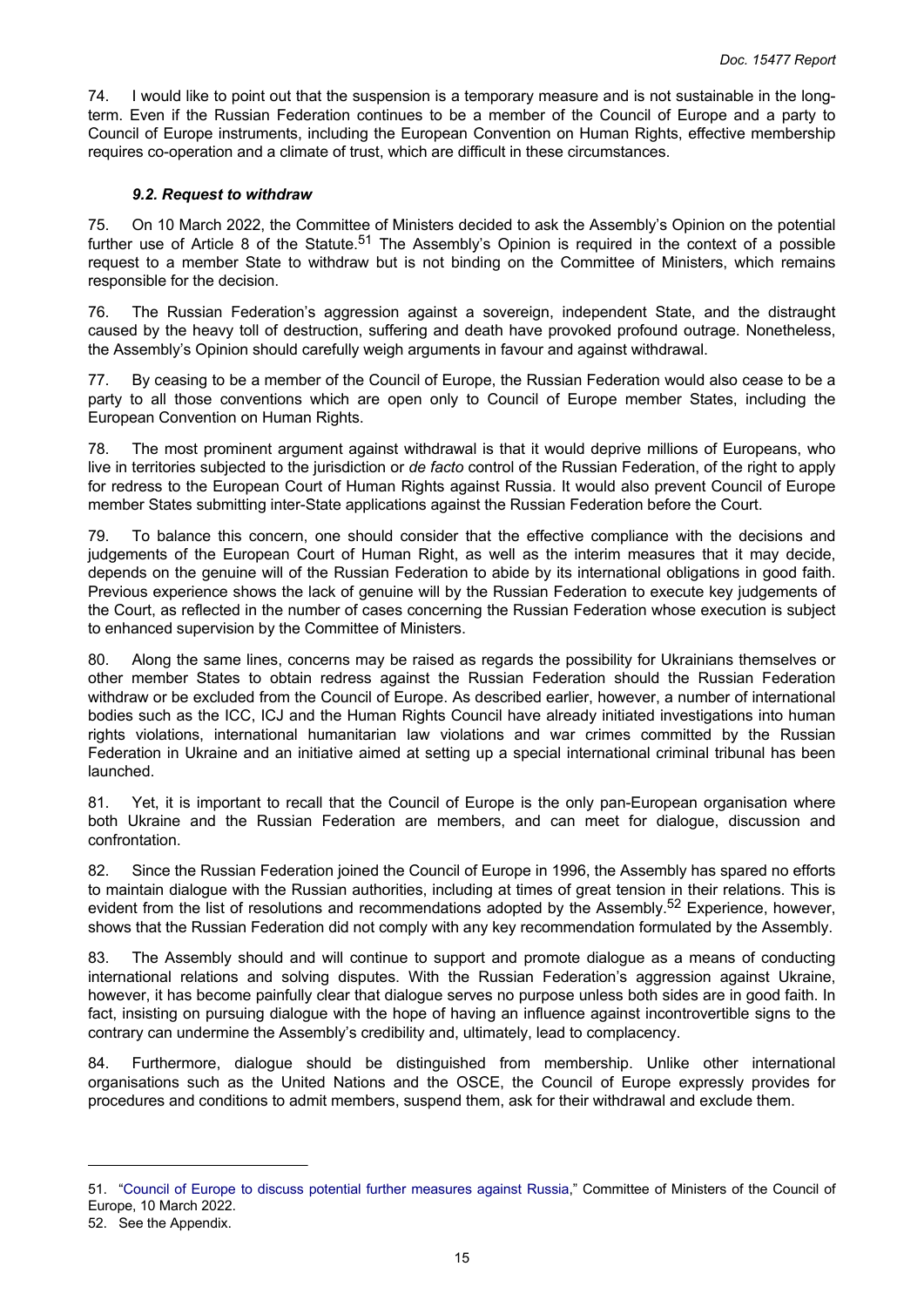#### <span id="page-15-0"></span>*Doc. 15477 Report*

85. The serious breach of the Statute and other international obligations by the Russian Federation demonstrates contempt for Council of Europe values and is of such a gravity as to justify that the Committee of Ministers ask for its withdrawal. If the unprovoked and unjustified military attack against the sovereignty, independence and territorial integrity of another member State, and its subsequent invasion do not warrant exclusion, what would? And, if the Russian Federation is allowed to remain a member, what leverage can the Council of Europe have on other member States, in cases of serious breaches of its Statute?

86. The case of Greece, who left the Council of Europe in 1969 and rejoined in 1974, shows that once there is a genuine commitment to adhere to Council of Europe values and standards it is possible for a State to come back.<sup>53</sup>

87. Even if Russian troops were withdrawn immediately, the effects of this war cannot be reversed and will remain a deep wound in the lives of many Europeans but also in the trust that the Russian authorities can expect. This is even more the case when one considers that, despite the many appeals for the cessation of hostilities and to comply with international law, the Russian leadership has persisted in its decision, showing no change of heart and reiterating its preparedness to use force to achieve its objectives.

88. Should withdrawal happen, for the Russian Federation to be able to return as a Council of Europe member on an equal footing with the others, a profound change would be necessary in the direction taken by its leadership.

# **10. Conclusions**

## *As regards Ukraine*

89. The aggression of the Russian Federation against Ukraine is against all the values the Council of Europe stands for. Council of Europe member States and the international community as a whole should work relentlessly to achieve the cessation of the hostilities and the complete and unconditional withdrawal of the Russian troops from the territory of Ukraine. They should all stand by the Ukrainian people, upholding their right to live in an independent and sovereign State, the territorial integrity of which is respected

90. It is necessary to scale up the response to meet the humanitarian needs of people in Ukraine and outside. The establishment of safe humanitarian corridors in Ukraine is urgently needed and so is access to humanitarian agencies. The efforts deployed by Council of Europe member States neighbouring Ukraine should be commended. The international community should step up its assistance by providing more funding and support in order to help neighbouring countries to scale up their response, in the short and the long-term. Irrespective of their geographical proximity with Ukraine, all Council of Europe member States should play a role in welcoming Ukrainians and providing assistance.

91. Through its numerous bodies and institutions, and in the respect of its remit and mission, the Council of Europe should be on the frontline in providing help, assistance and expertise to Ukraine.

92. There cannot be any impunity for violations of international law, human rights and international humanitarian law currently being committed in Ukraine. Council of Europe member States and the organisation as a whole should support the investigations and proceedings which are under way in the International Criminal Court, the International Court of Justice and the special commission set up by the Human Rights Council. As long as the Russian Federation is a member of the Council of Europe, the jurisdiction of the European Court on Human Rights continues to apply.

## *As regards the Russian Federation*

93. 1989 was a defining year for the Council of Europe. The Cold War came to an end, the Berlin wall came down and Mikhail Gorbachev, President of the Soviet Union, in his historic speech before the Parliamentary Assembly of the Council of Europe, outlined his idea of "a common European home".

<sup>53.</sup> [Resolution](https://rm.coe.int/native/09000016804d125d) (74) 27 on the situation in Greece adopted by the Committee of Ministers on 20 September 1974, at the 236<sup>th</sup> meeting of the Ministers' Deputies; Parliamentary Assembly, Opinion presented by the Political Affairs Committee on the readmission of Greece to the Council of Europe, Doc. [3512](https://pace.coe.int/en/files/3756) of 27 November 1974; [Resolution](https://rm.coe.int/native/0900001680535d1b) (74) 34, Invitation to Greece to rejoin the Council of Europe, adopted by the Committee of Ministers on 28 November 1974.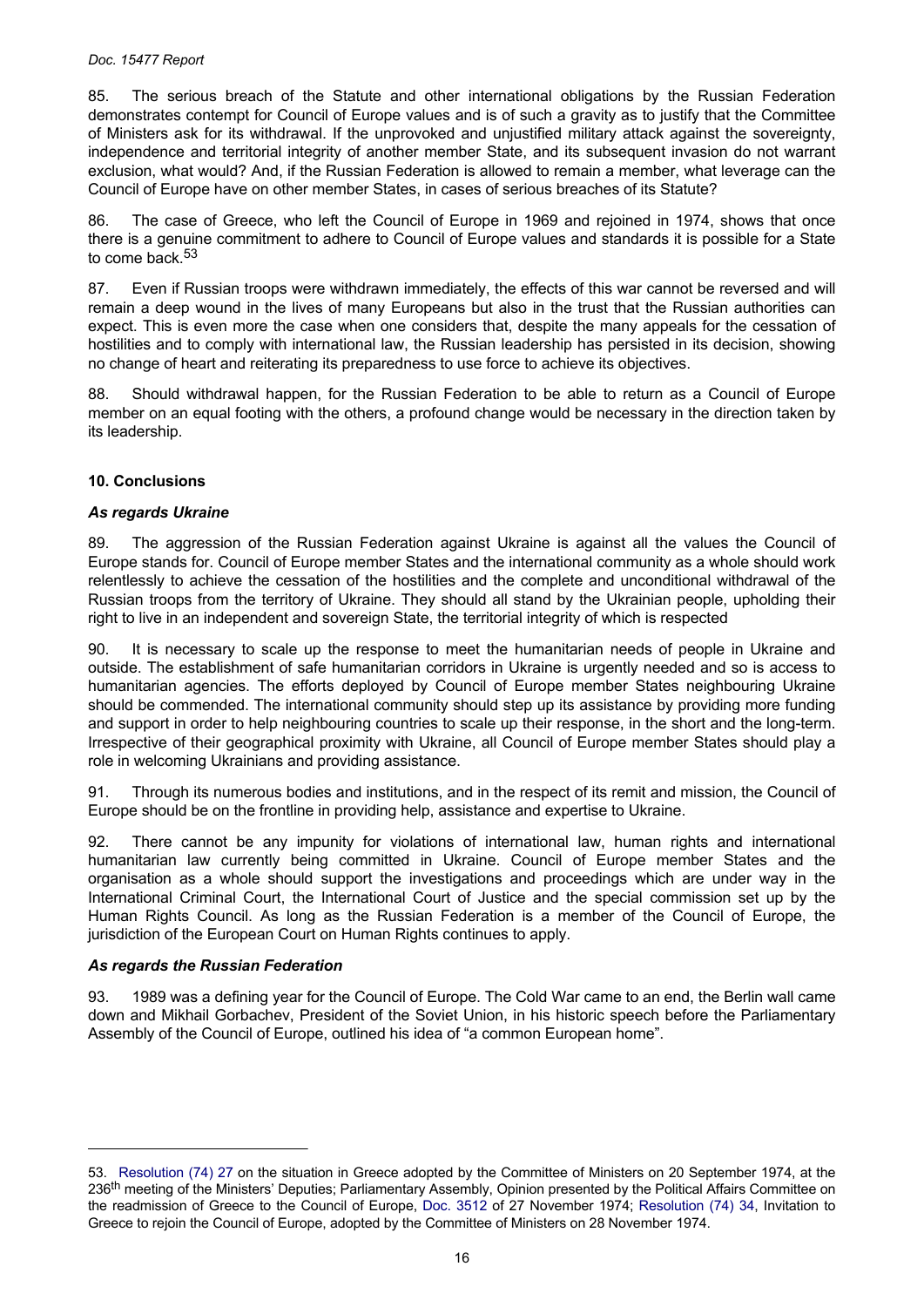94. Since 25 February 2022, the war waged by the Russian Federation against Ukraine has signalled the opening of a new phase in European history. The Russian Federation has chosen recourse to force over dialogue to advance its foreign policy objectives. Despite being a permanent member of the UN Security Council, it has chosen aggression, undermining peace and security. It has violated the Statute of the Council of Europe and the obligations and commitments it undertook upon becoming a member of the Organisation.

95. In the common European home, there is no place for an aggressor. In its Opinion pursuant to Statutory Resolution (51) 30, the Assembly should call on the Committee of Ministers to request the Russian Federation to withdraw from the Council of Europe.

96. For the Russian Federation to be able to return as a Council of Europe member on an equal footing with the others, a profound change is necessary. The infringements of international law and the breach of trust caused by this aggression are so serious that, if Russia wished to be a member of the Council of Europe, it should submit a new application and show its commitment to democracy, human rights and the rule of law.

#### *As regards the Council of Europe*

97. These tragic events confirm the relevance and continuous necessity of the Council of Europe as a value-based inter-governmental organisation working to promote democracy, human rights and the rule of law. The Assembly should call on Council of Europe member States to ensure the financial sustainability of the Organisation, should the Russian Federation fail to meet its financial commitments to the Council of Europe.

98. The Council of Europe should open an in-depth reflection on its role in the new historical phase created by this aggression. A new gathering of Heads of State and Government of Council of Europe member States could chart the way forward for the Organisation, to make it more effective and better equipped to promote democratic security in Europe and tackle the challenges ahead.

99. Irrespective of the decision which the Committee of Ministers will take in relation to the potential further use of Article 8, the Assembly believes that the Council of Europe should continue to reach out to the Russian people, many of whom who do not support this war and do not have access to independent and objective information about it. Specific initiatives should be envisaged to this end, should the Russian Federation cease to be a member of the Organisation. The Council of Europe should continue to support human rights defenders, democratic forces, free media and independent civil society in the Russian Federation.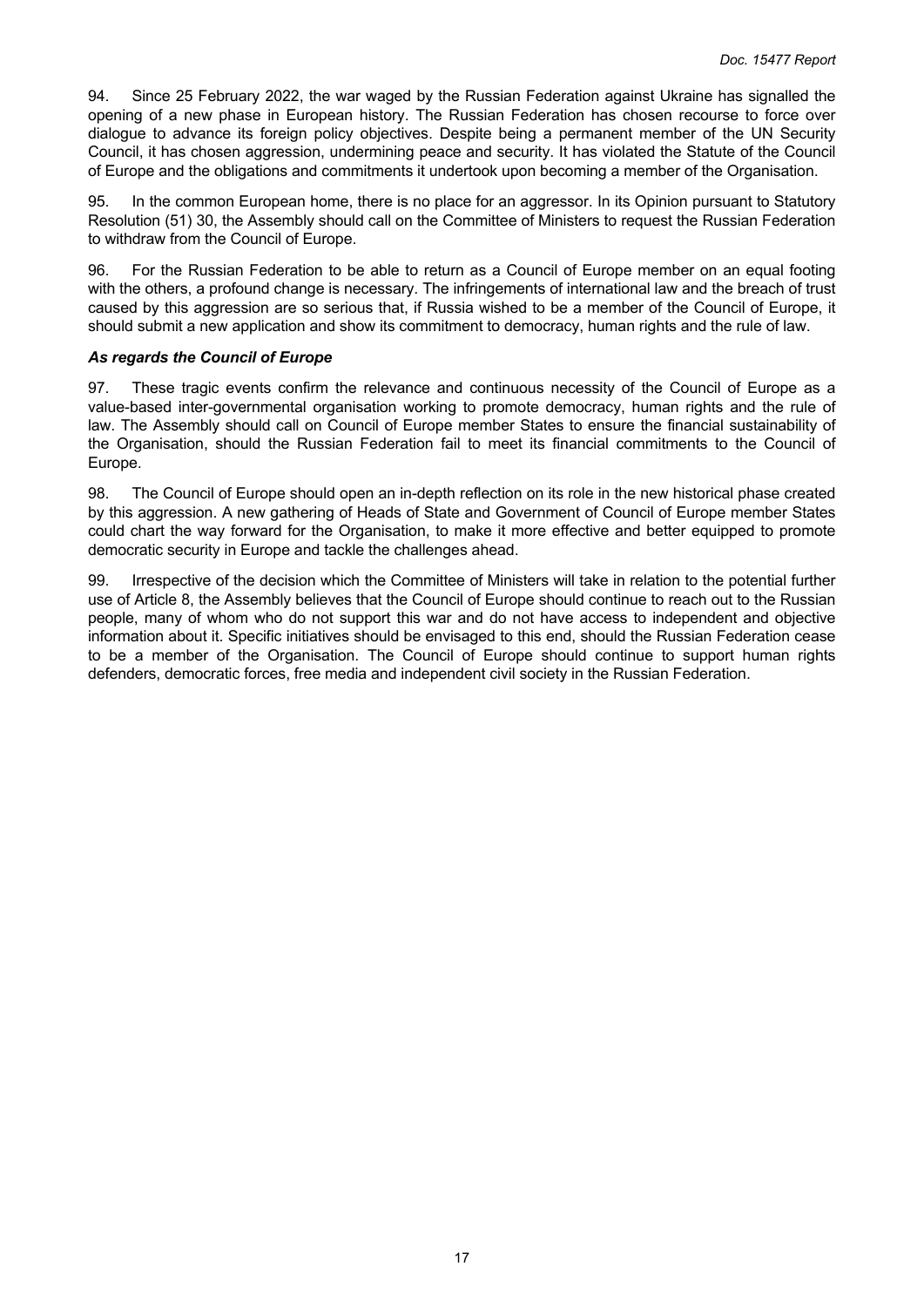#### <span id="page-17-0"></span>**Appendix - List of Assembly texts on the Russian Federation since its accession to the Council of Europe**

[Resolution 2423 \(2022\)](https://pace.coe.int/en/files/29795) "Poisoning of Alexei Navalny"

[Resolution](https://pace.coe.int/en/files/29794) 2422 (2022) "Challenge, on substantive grounds, of the still unratified credentials of the parliamentary delegation of the Russian Federation"

[Resolution](https://pace.coe.int/en/files/29186) 2375 (2021) and [Recommendation](https://pace.coe.int/en/files/29187) 2202 (2021) "The arrest and detention of Alexei Navalny in January 2021"

[Resolution](https://pace.coe.int/en/files/29022) 2363 (2021) "Challenge, on substantive grounds, of the still unratified credentials of the parliamentary delegation of the Russian Federation"

[Resolution 2387 \(2021\)](https://pace.coe.int/en/files/29360) "Human rights violations committed against Crimean Tatars in Crimea"

[Resolution](https://pace.coe.int/en/files/28570) 2320 (2020) "Challenge, on substantive grounds, of the still unratified credentials of the parliamentary delegation of the Russian Federation"

[Resolution](https://pace.coe.int/en/files/28508) 2317 (2020) and [Recommendation](https://pace.coe.int/en/files/28509) 2168 (2020) "Threats to media freedom and journalists' security in Europe"

[Resolution](https://pace.coe.int/en/files/28881) 2352 (2020) and [Recommendation](https://pace.coe.int/en/files/28883) 2189 (2020) "Threats to academic freedom and autonomy of higher education institutions in Europe"

[Resolution 2297 \(2019\)](https://pace.coe.int/en/files/28067) "Shedding light on the murder of Boris Nemtsov"

[Resolution](https://pace.coe.int/en/files/28049) 2292 (2019) "Challenge, on substantive grounds, of the still unratified credentials of the parliamentary delegation of the Russian Federation"

[Resolution](https://pace.coe.int/en/files/25191) 2246 (2018) "The crash of Polish Air Force Tu-154M transporting the Polish State delegation, on 10 April 2010 on the Russian Federation's territory"

[Resolution 2231 \(2018\)](https://pace.coe.int/en/files/24994) "Ukrainian citizens detained as political prisoners by the Russian Federation"

[Resolution](https://pace.coe.int/en/files/24432) 2198 (2018) and [Recommendation](https://pace.coe.int/en/files/24433) 2119 (2018) "Humanitarian consequences of the war in Ukraine"

[Resolution](https://pace.coe.int/en/files/24962) 2230 (2018) and [Recommendation](https://pace.coe.int/en/files/24963) 2138 (2018) "Persecution of LGBTI people in the Chechen Republic (Russian Federation)"

[Resolution 2132 \(2016\)](https://pace.coe.int/en/files/23166) "Political consequences of the Russian aggression in Ukraine"

[Resolution 2112 \(2016\)](https://pace.coe.int/en/files/22750) and [Recommendation 2090 \(2016\)](https://pace.coe.int/en/files/22752) "The humanitarian concerns with regard to people captured during the war in Ukraine"

[Resolution 2063 \(2015\)](https://pace.coe.int/en/files/21956) "Consideration of the annulment of the previously ratified credentials of the delegation of the Russian Federation (follow-up to paragraph 16 of [Resolution 2034 \(2015\)\)](https://pace.coe.int/en/files/21538)"

[Resolution 2034 \(2015\)](https://pace.coe.int/en/files/21538) "Challenge, on substantive grounds, of the still unratified credentials of the delegation of the Russian Federation"

[Resolution 2067 \(2015\)](https://pace.coe.int/en/files/21970) and [Recommendation 2076 \(2015\)](https://pace.coe.int/en/files/21971) "Missing persons during the conflict in Ukraine"

[Resolution](https://pace.coe.int/en/files/20882) 1990 (2014) "Reconsideration on substantive grounds of the previously ratified credentials of the Russian delegation"

[Resolution 1916 \(2013\)](https://pace.coe.int/en/files/19435) and [Recommendation 2008 \(2013\)](https://pace.coe.int/en/files/19445) "Georgia and Russia: the humanitarian situation in the conflict- and war-affected areas"

[Resolution 1896 \(2012\)](https://pace.coe.int/en/files/19116) "The honouring of obligations and commitments by the Russian Federation"

[Resolution](https://pace.coe.int/en/files/17779) 1687 (2009) "Reconsideration on substantive grounds of previously ratified credentials of the Russian delegation (Rule 9 of the Rules of Procedure of the Assembly)"

[Resolution](https://pace.coe.int/en/files/17708) 1647 (2009) "The implementation of [Resolution](https://pace.coe.int/en/files/17681) 1633 (2008) on the consequences of the war between Georgia and Russia"